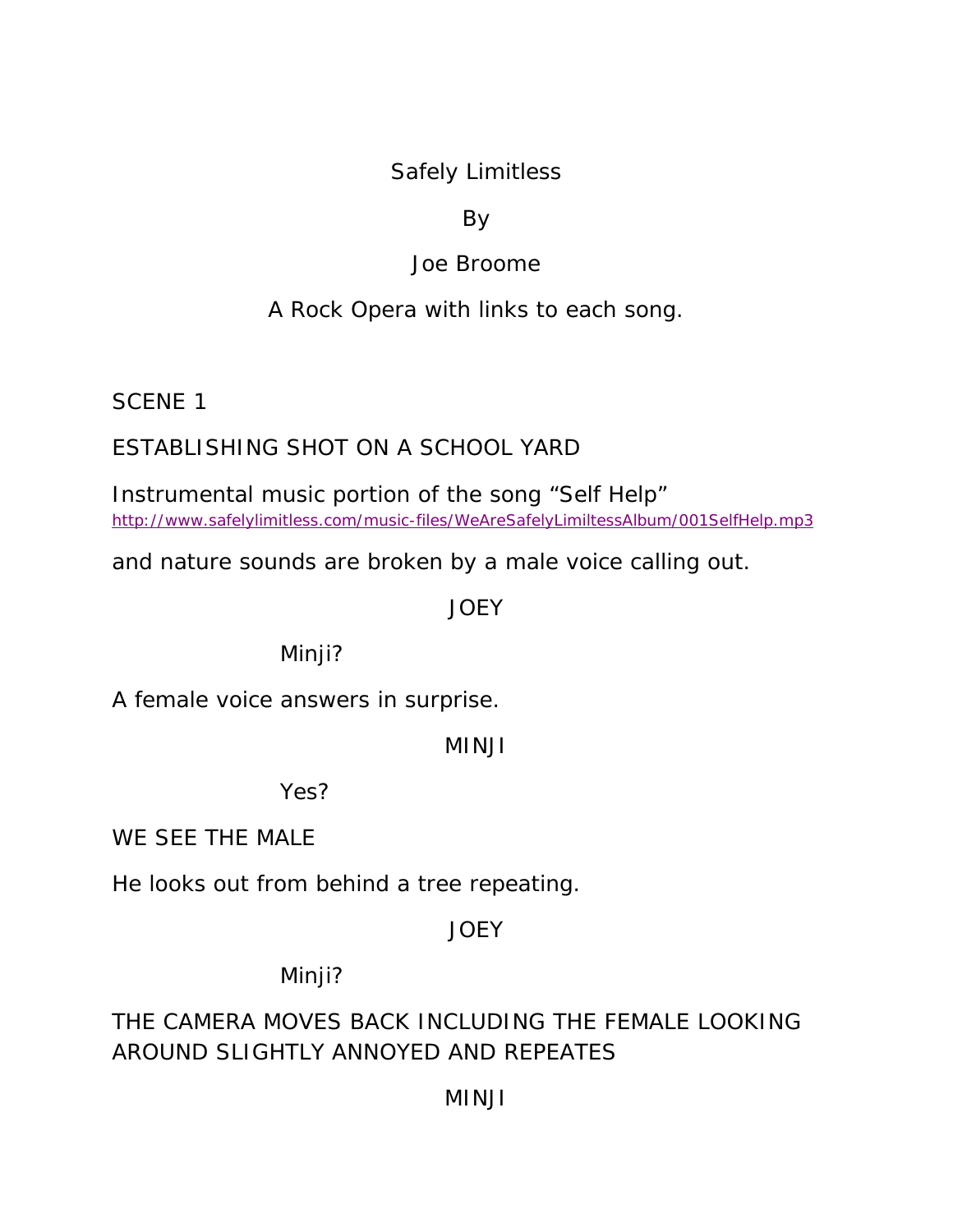Yes?

The male steps more into view.

He perks up at the sound of the female's voice.

# JOEY

You're in my class.

THE FEMALE ADJUSTS HER SITTING POSITION TO TURN IN THE MALE'S DIRECTION

She acts as if it's obvious as she speaks.

# MINJI

I know.

The male doesn't notice the female's shortness of temper and continues.

# **JOEY**

You're always smiling.

The female answers with confidence and humor.

# MINJI

It's part of my plan to save the world.

The male smiles and is encouraged by the girl's participation and answers.

# **JOEY**

So you're a dreamer.

INSTRUMENTAL PORTION OF THE SONG "SELF HELP" CONTINUES AS THE FEMALE SPEAKS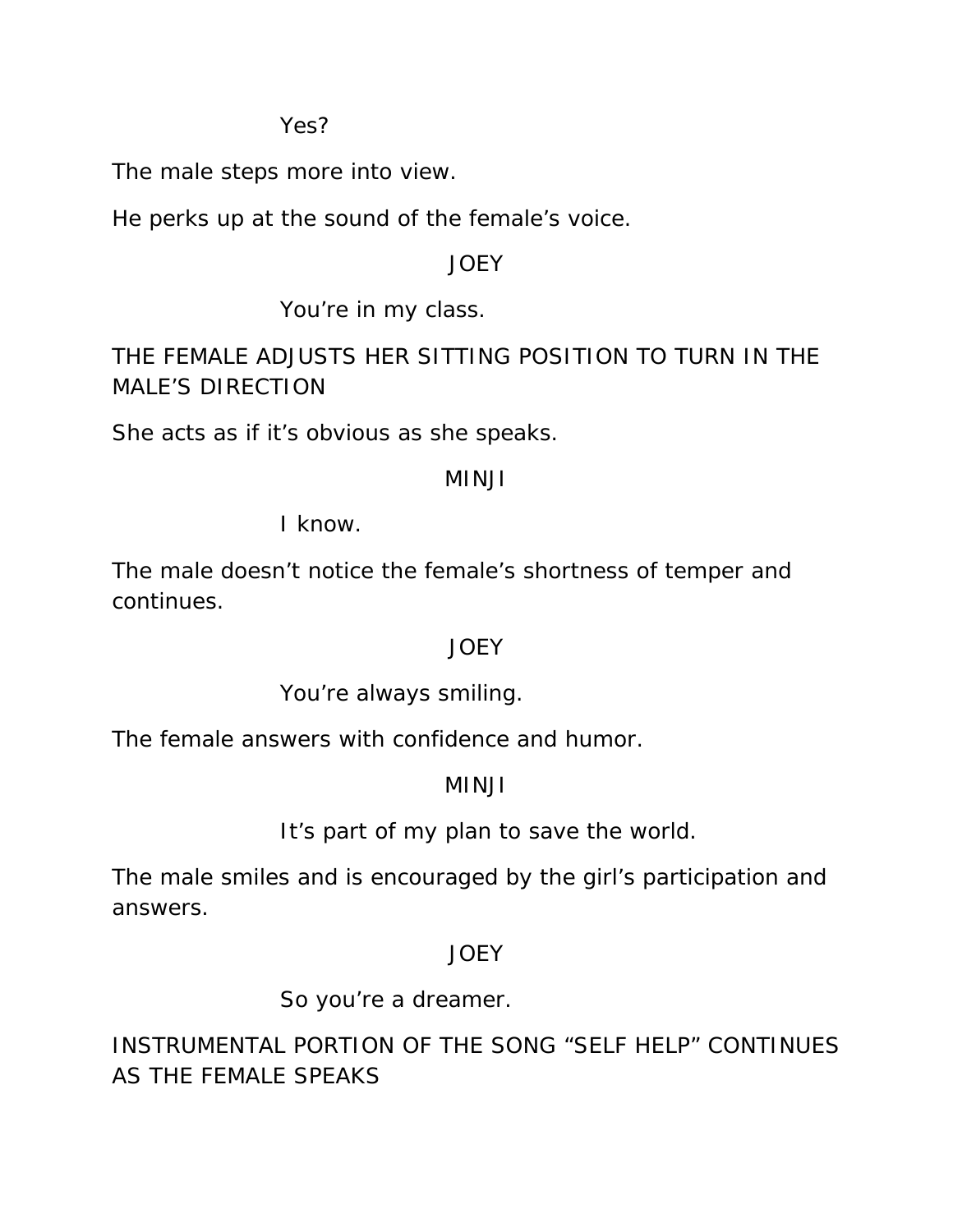The female responds playfully but defiantly.

## MINJI

So what if it's a dream. Dreams can come true.

#### JOEY

But...

SPOT FOCUSES ON THE FEMALE AS THE INSTRUMENTAL PORTION OF "SELF HELP" CONTINUES AND THE FEMALE CONTINUES TO LOOK IN THE DIRECTION OF THE MALE. CAMERA ZOOMS ON HER SEATED ON A DECORATIVE STONE AND THE REST OF THE ENVIRONMENT BLACKS OUT.

# MINJI

You say I wish for things I cannot have.

Some of my wishes even make you mad.

But I wish for them anyway.

On the chance they'll come some day.

I listen to those self help tapes and

Video's of self help apes.

They all have the same old ring. that

We can all do anything.

Female looks toward the camera.

They say you see a vision in your head.

Dust off your wishes and keep them fed.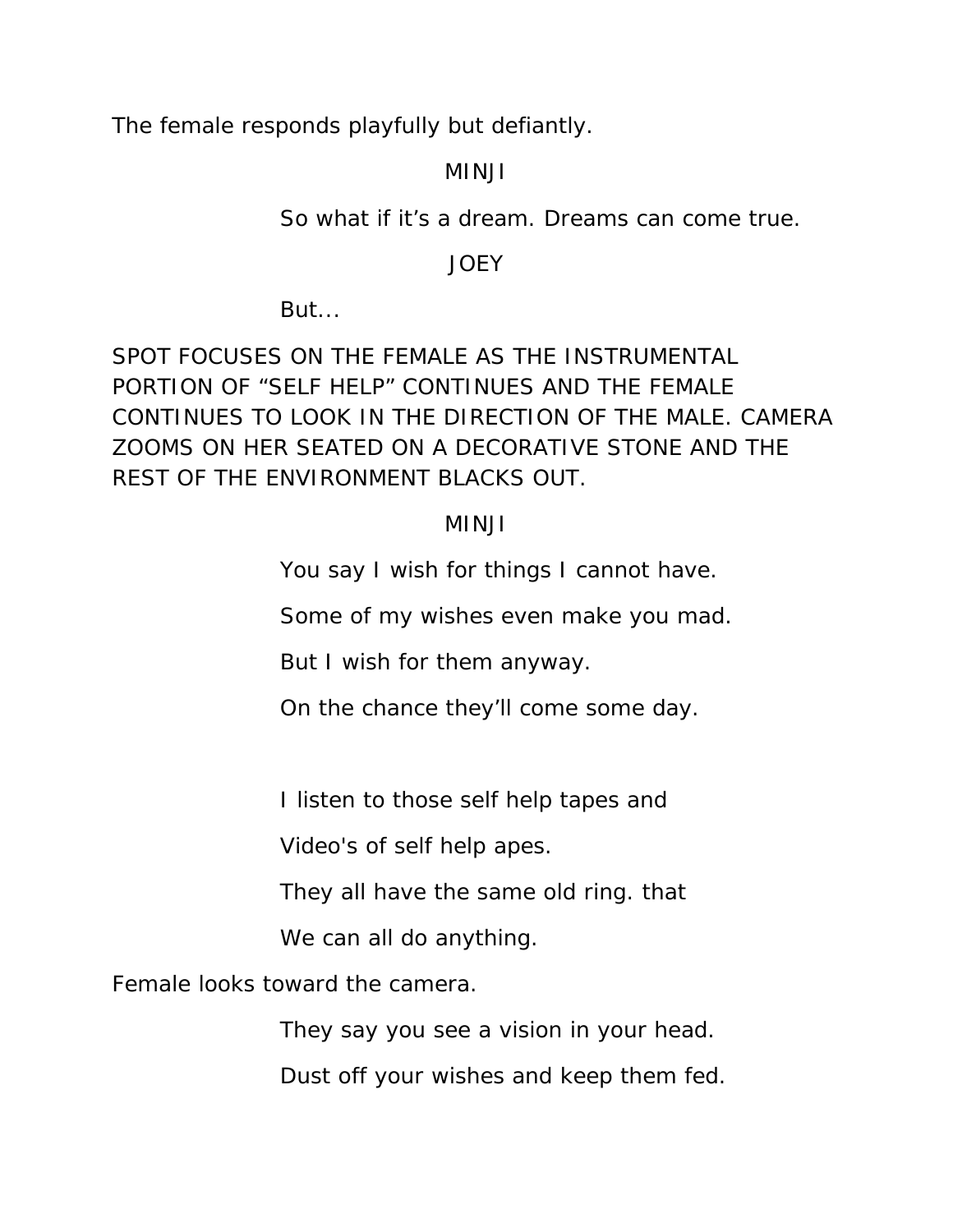Then you'll practice what is needed, practice where your wishes leaded.

Female looks delighted and then mildly surprised

Then your little dreams come true.

Yah, it's surprising to me to.

Then you start it all again. Now

Make some wishes for your friends.

Female looks more determined

Yah, when you finally got it down.

Pass those little dreams around. You

say you wish for perfect fitness. Well

Can I get a freaking witness?

Female looks invigorated

So I guess I'll get my favorite car.

Just practice up and there you are.

And I need to live forever.

And have my family stay together.

Female settles into confidence

So there really is a way. When

we will all communicate. and

we start thinking for ourselves. Then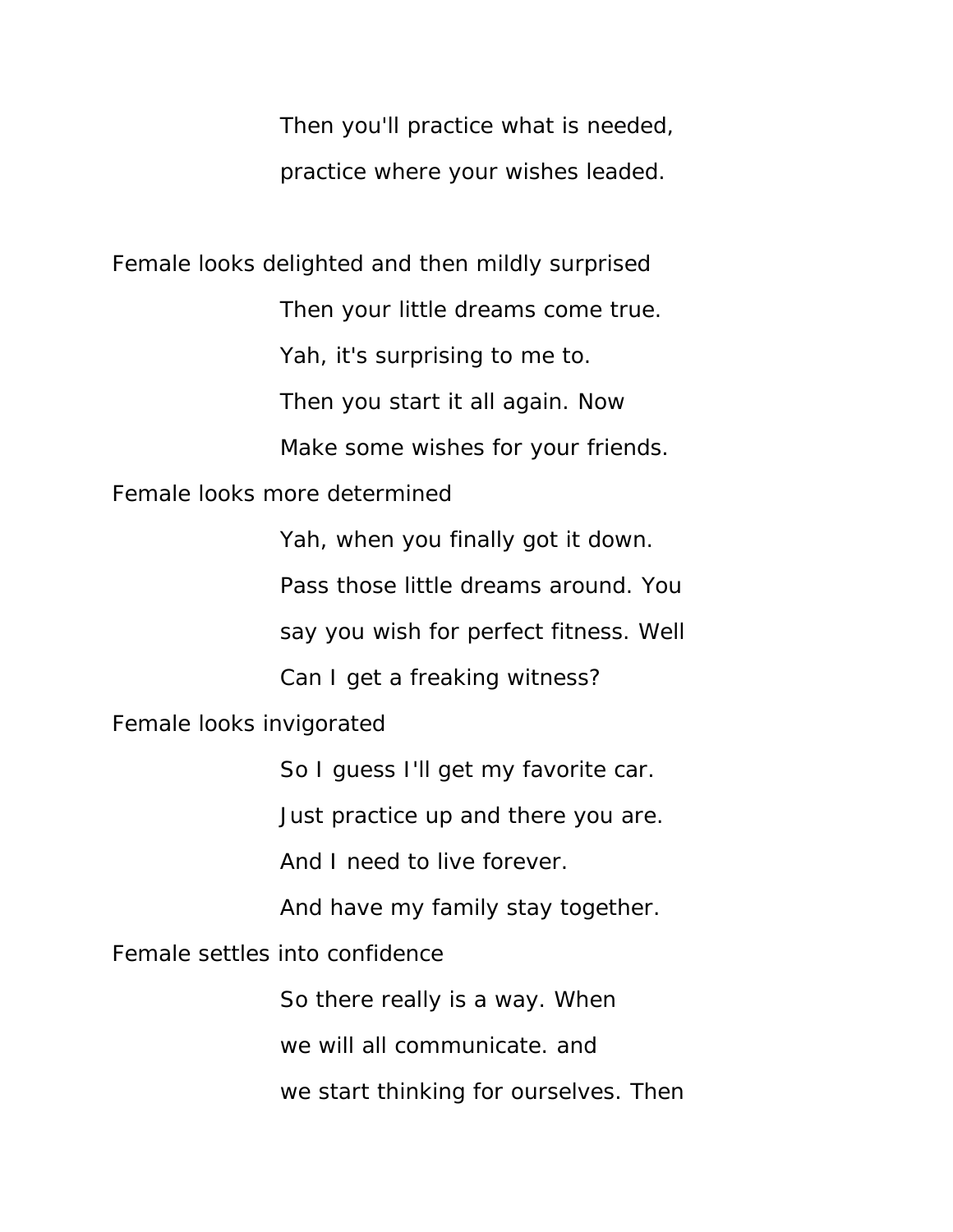it will work to use self help.

During the lead guitar portion of the song the female looks around enjoying the music and then she stands defiantly for the last verse as the lights return exposing the schoolyard and the male observing her with interest.

You say I wish for things I cannot have.

Some of my wishes even make you mad.

But I wish for them any way.

On the chance they'll come today.

The male interrupts the female's train of thought inserting himself overconfidently.

The female begins to walk away as the male follows for two steps when she stops to listen as he says boasting,

# JOEY

I'm in a band and we are going to be huge.

# MINJI

What kind of…

# JOEY

Rock, old school pop rock about chicks mostly.

# MINJI

So all your fans are guys?

The female says with a mischievous tone.

THE INTRO TO "PLAY SOME FOOTBALL" BEGINS

http://www.safelylimitless.com/music-files/WeAreSafelyLimiltessAlbum/002PlaySomeFootball.mp3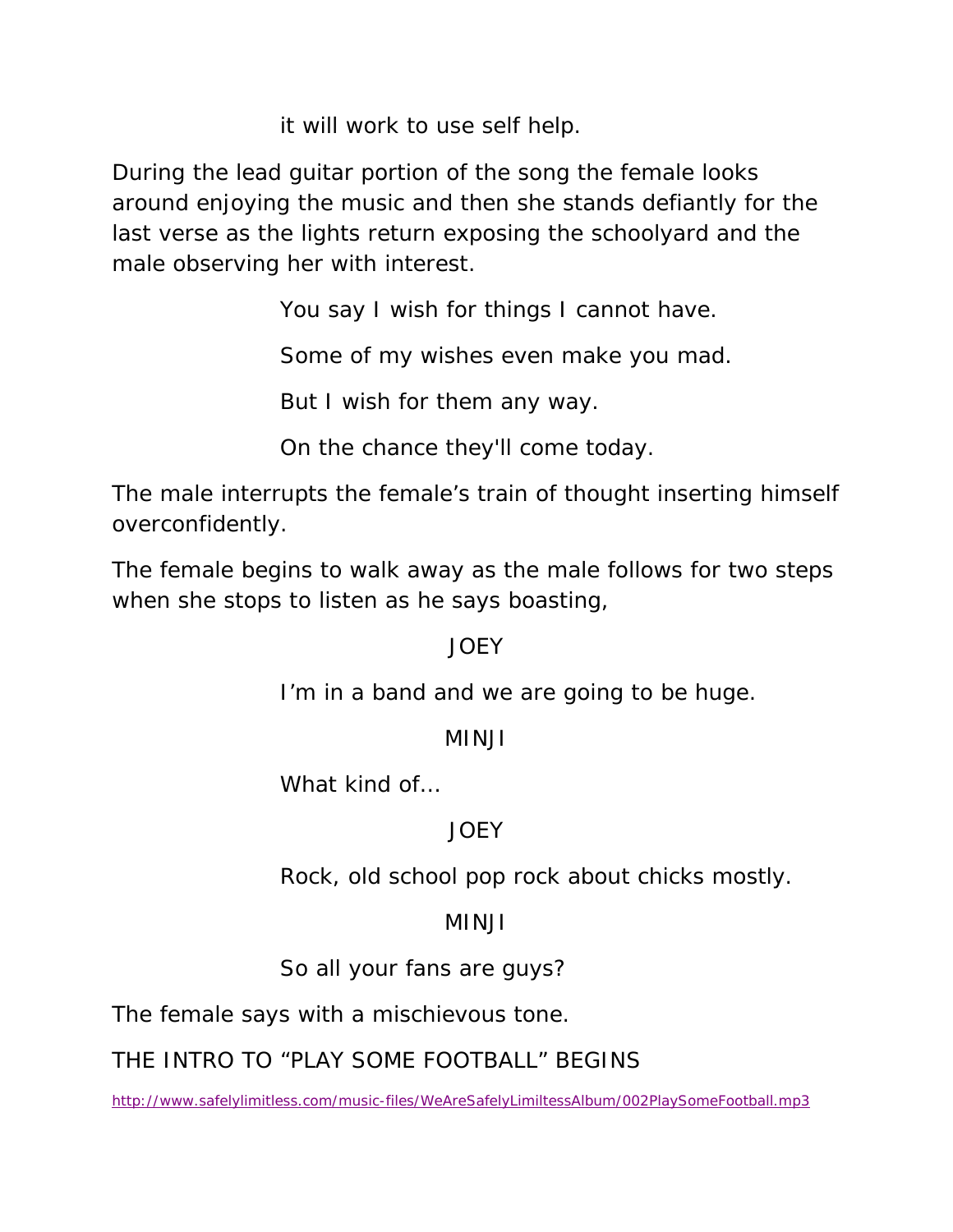The male looks perplexed answering,

# JOEY

# Don't you like love songs?

THE FEMALE LOOKS AT THE MALE KNOWINGLY AND SHE SITS ON A BENCH. THE BAND APPEARS FROM BEHIND AN OPENING BACK CURTIN.

The male's manner builds in confidence moving with head banging gestures to the music. He puts his foot on the bench with head up singing…"Play Some Football"

## JOEY

I think I met a perfect girl.

The female accommodates the male's somewhat reckless movements.

We spent some time at lunch.

She taught me how to talk football.

Now I want her for the band.

Male gestures guitar playing.

Next time we talked about my music.

She told me more about her sport.

Male gestures kicking an imaginary ball

Somebody joked about her drinking.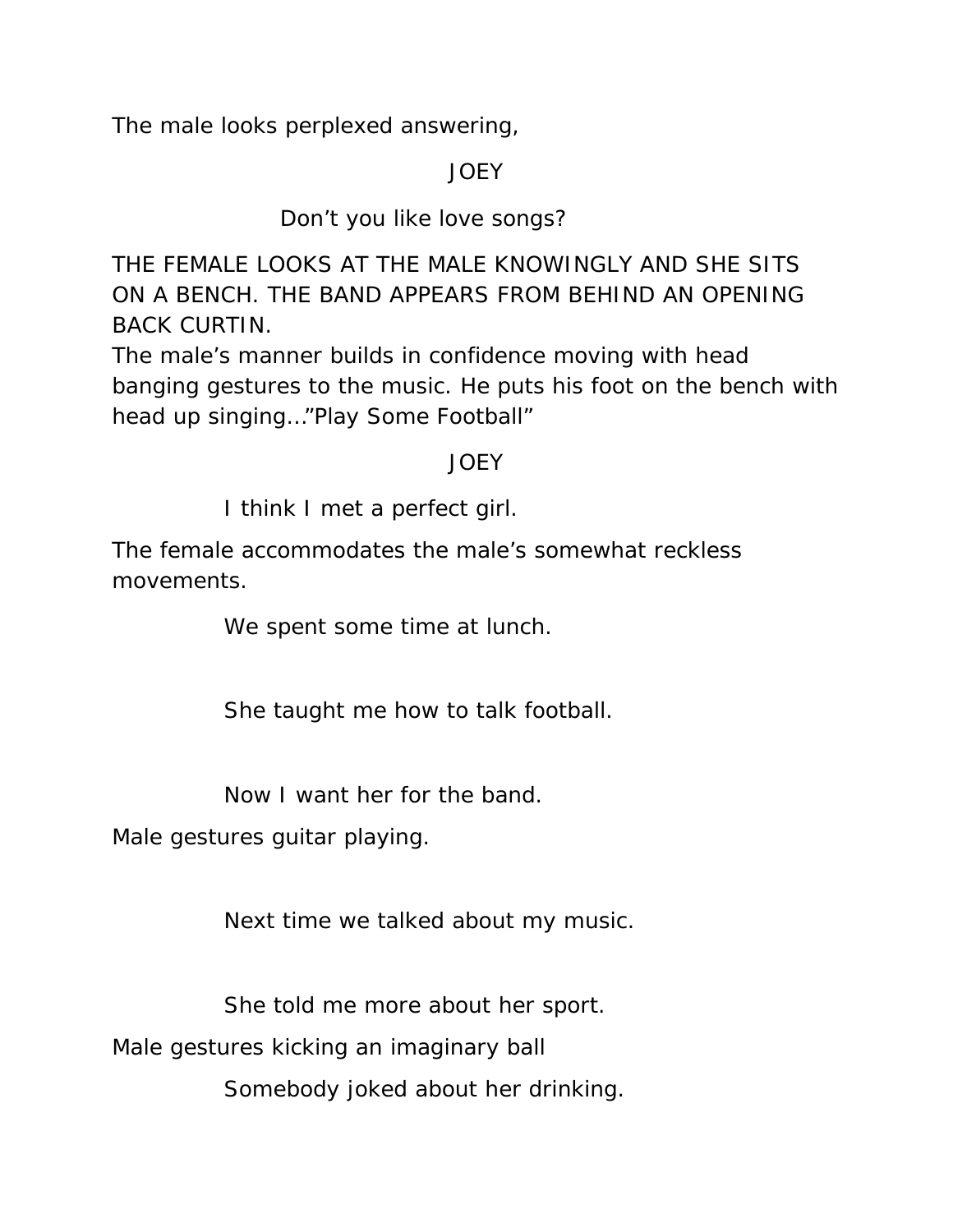Male makes gestures appropriate to each line of the song as the female politely dodges his gestures.

Seemed like she didn't want me to hear.

We met again to eat at lunch time,

And talked about her fighting friends

And I met her fellow work mates.

We did a little laughing.

The male begins a marching motion during the chorus of the song.

This song is not about Heather.

I sing about a lot of chicks.

She may think I like her better.

The male makes a longing gesture like a child wishing.

But I just want to play with her football.

She came to hear my music.

I said I'd like to get to know her.

This did not please her friends.

And we all went home.

We met again at lunch time.

I road in her dirty car.

N'I told her that I liked her.

She said I talk too slow.

The male begins a marching motion during the chorus of the song.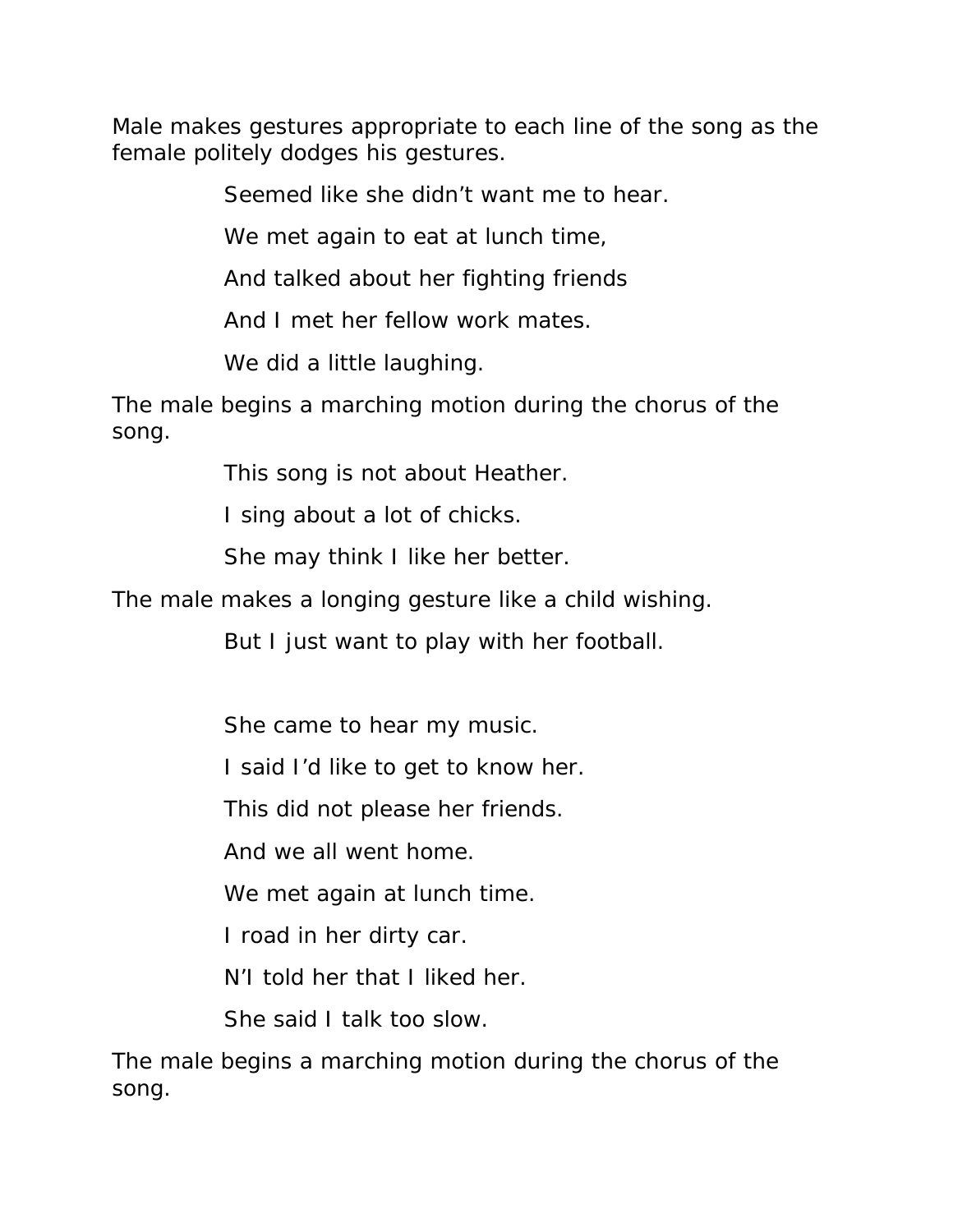This song is not about Heather.

I sing about a lot of chicks.

She may think I like her better.

But I just want to play with her football

Yea, I just want to play some football.

Lead

Male air guitars wildly.

She heard me play again

and gave a big sexy hug.

I like a good mixed message

and I gave her a set of drum sticks.

She heard me play again

and said that she is not a drummer.

I told her I would show her how

and I kissed her neck.

The female stands and walks off without the male noticing her.

The male begins a marching motion during the chorus of the song.

This song is all about heather.

I've got to sing about that chick.

And I guess I like her better.

But I still want to play with her football.

Yea I still want to play some football.

Yea I still want to PLAY SOME FOOTBALL.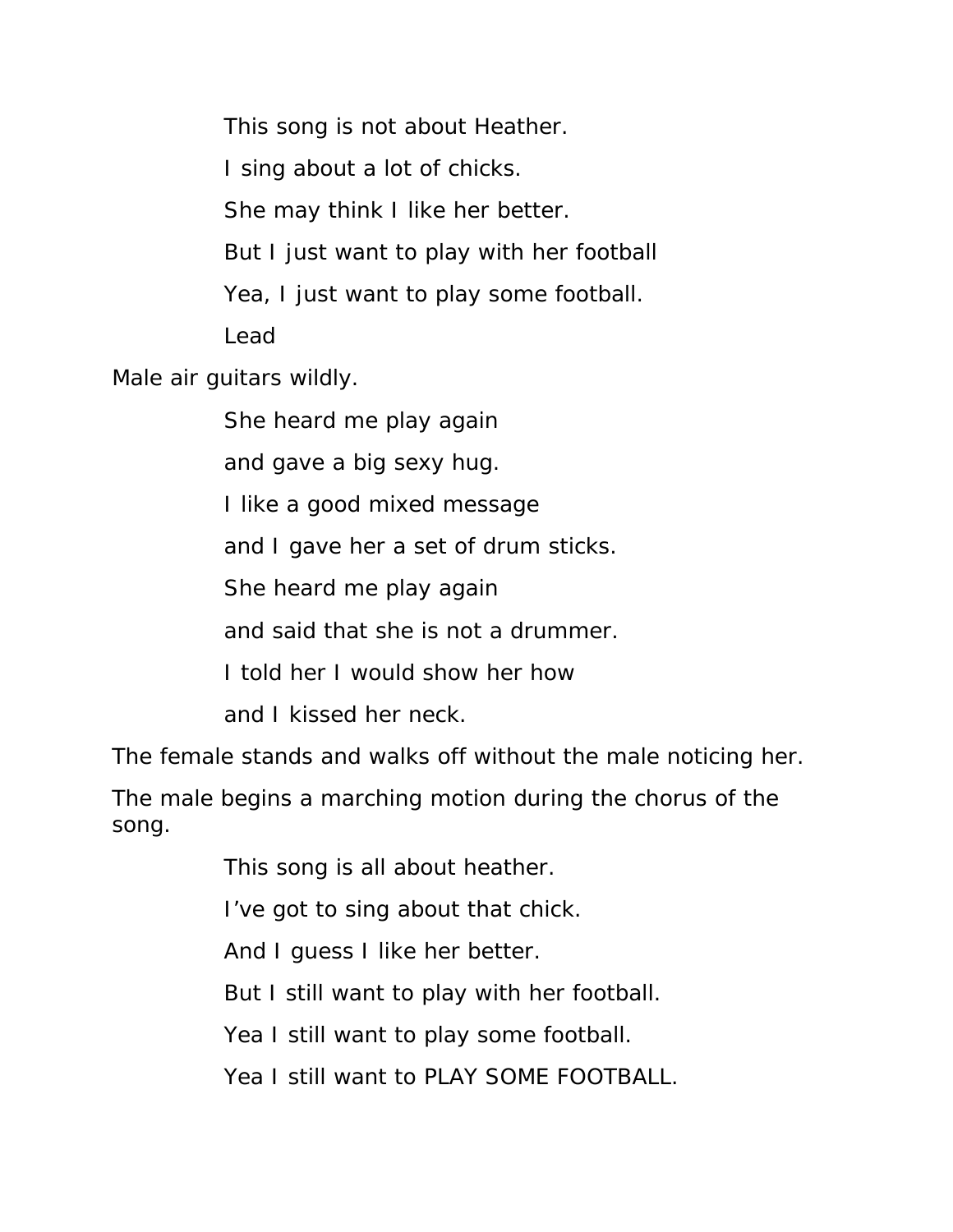# THE CURTIN CLOSES IN FRONT OF THE BAND BUT THEY REMAIN IN SILHOUETTE BEHIND THE CURTIN.

# JOEY

## Well?

The male looks around and sees that he is alone. Still pumped up by his performance he continues to look around as he walks off stage right.

# JOEY Minji?

FADE TO BLACK AS THE MALE EXITS CONFIDENTLY BEWILDERED WITH THE INTRO MUSIC OF THE SONG "EVERYWHERE" PLAYING LOUDLY AND THE LEAD GUITAR MOVING AWAY FROM THE REST OF THE BAND STILL IN SILHOUETTE.

http://www.safelylimitless.com/music-files/WeAreSafelyLimiltessAlbum/003Everywhere.mp3

SCENE 2

FADE IN: FEMALE IN SPOT LIGHT WITH PROJECTION OF A SUNSET IN THE BACKGROUND AND SHE BEGINS TO SING "EVERWHERE" WHICH BEGAN IN THE PREVIOUS SCENE

The background changes with animations matching each description from the song overlapping the silhouette of the band in the background.

#### MINJI

Evening time is over.

What a way to end the day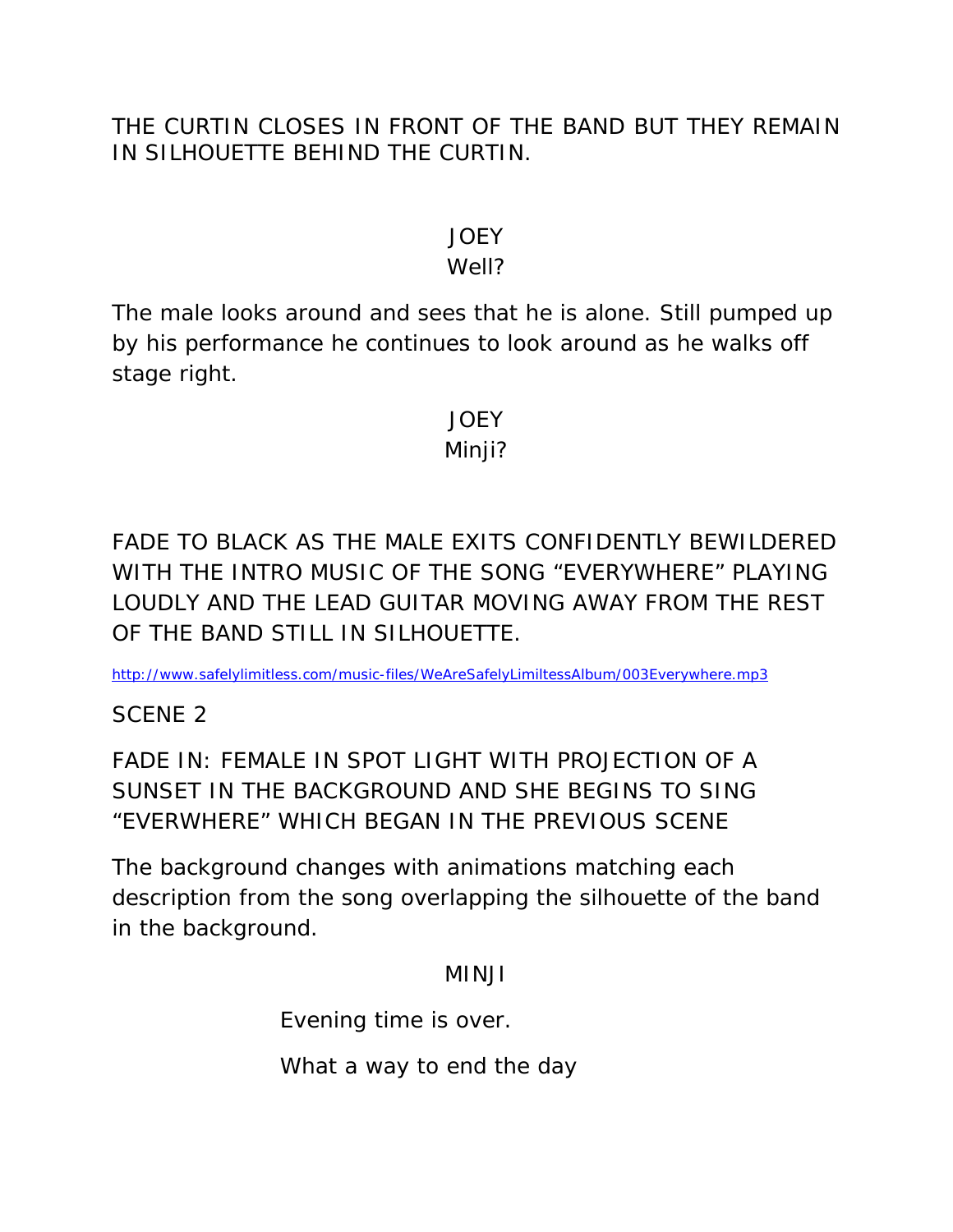with the trees lit up in orange.

Every leaf will face that way.

So am I to follow.

Watching with my eager eyes.

I am gaining like the plants are,

endlessly seeking.

All I ever want to see is

Shining stars

On the water

From a sailboat

EVERYWHERE

Night wind on an island,

moving the clouds away.

All the sky is just more ocean

If I look at it that way.

Purple back of purple,

black behind the black.

With the eyes of night to watch me,

senselessly dreaming.

And all I ever want to do is

Climb a tree

In a forest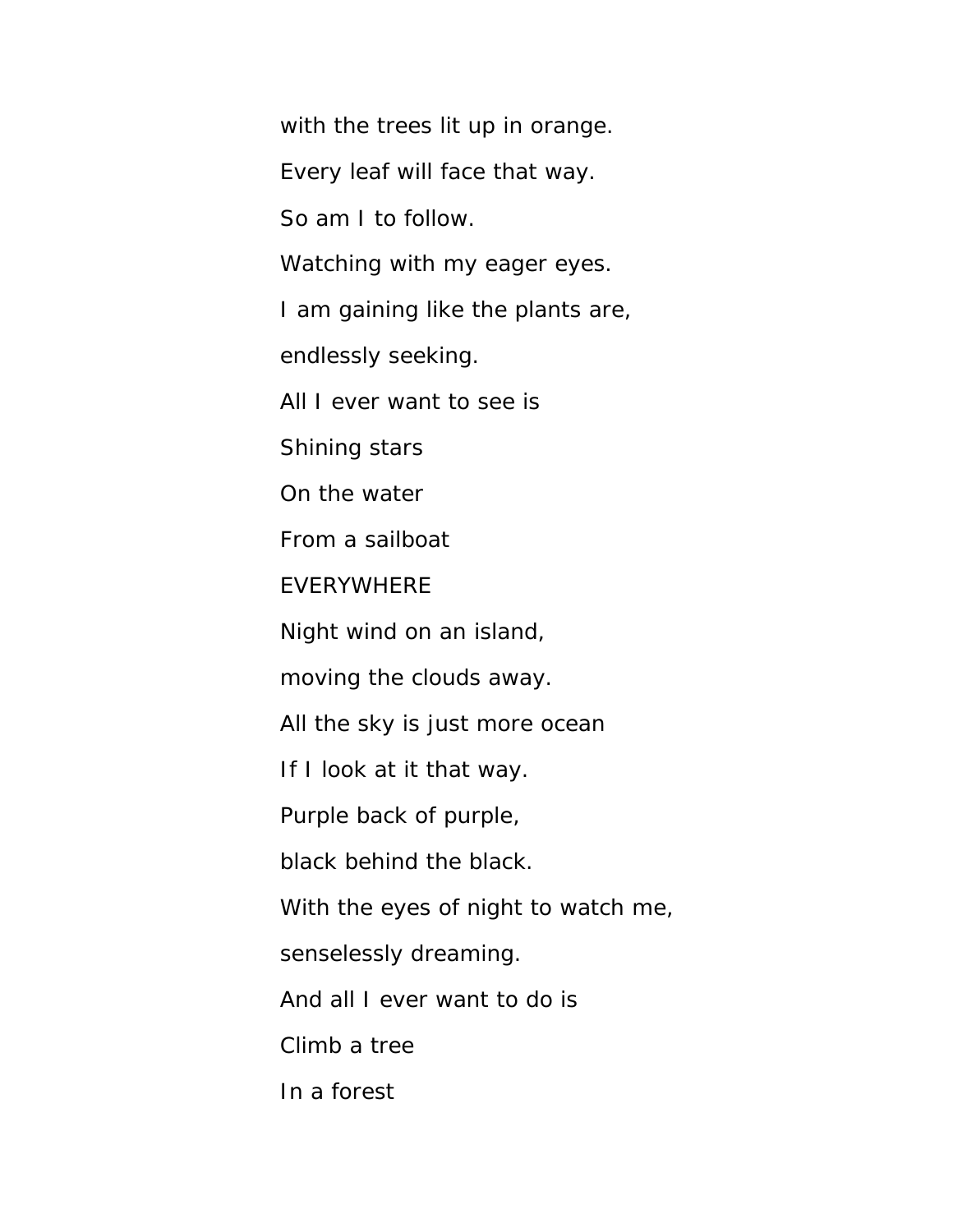Near the ocean

## EVERYWHERE

Lead

While the instrumental portion of the song plays the camera closes in on the female as she turns away slowly till the camera moves through her and focuses back on the animated sunrise all in blue.

Morning blue is glowing.

What a way to start the day,

With the trees lit up in silver.

Every leaf will face that way.

So am I to follow.

Watching with my eager eyes.

I am gaining like the plants are.

Endlessly seeking.

And all I ever want to ask is,

"How's it going."

"Will you stay here?"

"In my tree house."

Everywhere

FADE TO BLACK: WITH FIVE SECONDS OF SILENCE WHEN COLORED ROCK'N ROLL STAGE LIGHTS EXPLODE REVEALING THE BAND PLAYING THE INTRO OF "I WANT IT ALL".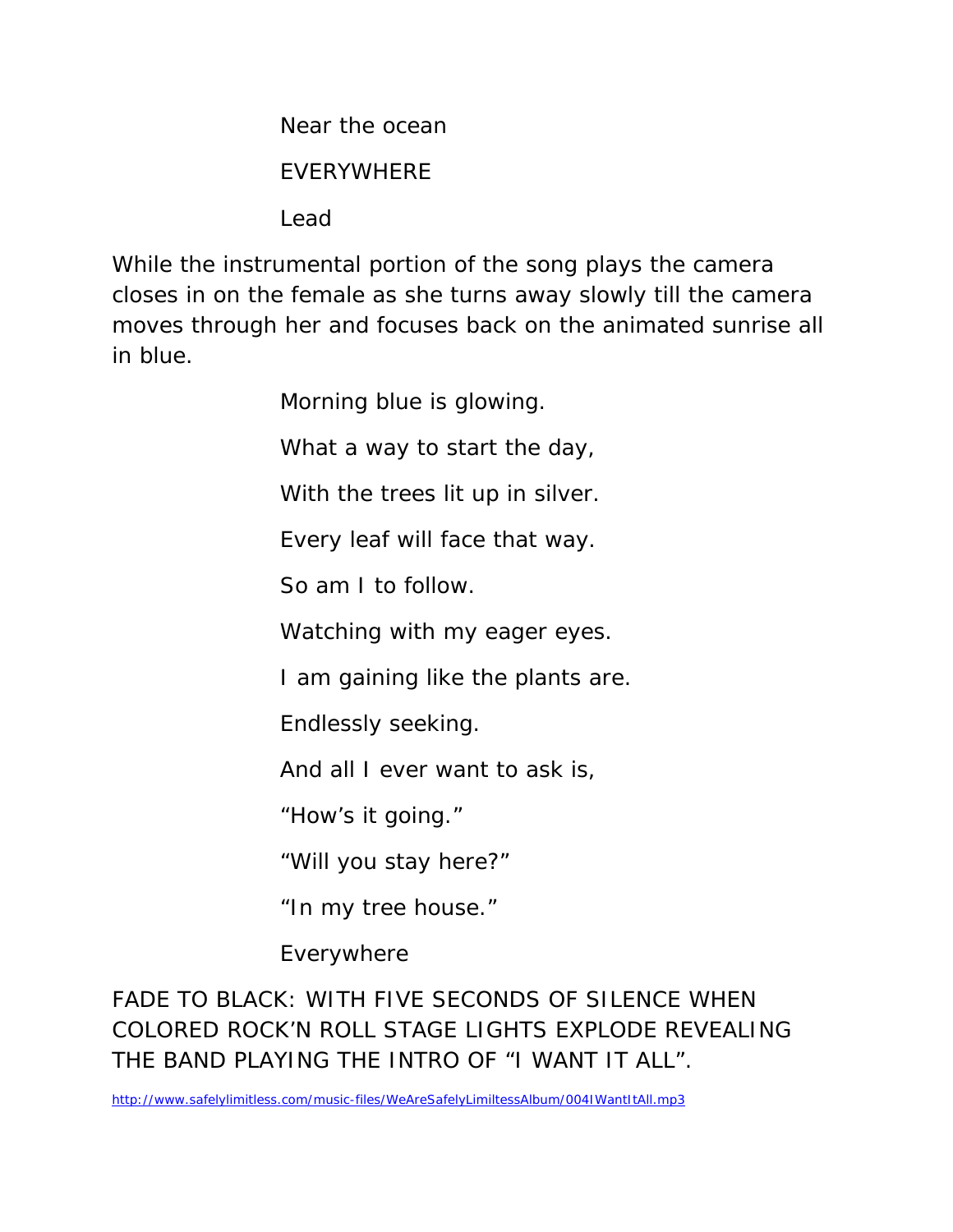Just as the lyrics are about to begin the male struts in from stage right singing and gesturing with a choreographed stage performance…

## JOEY

I Want It All

I want it all

I want it all

I want it

## BAND MEMBERS

Someone is reaching

out to you now.

# JOEY

And you look like a princess

or a wild girl

You feel like my pillow

or like a gymnast

You fly like a rocket

or like a kite and

Your there when I want you

or when I find you.

I want it all

I want it all

I want it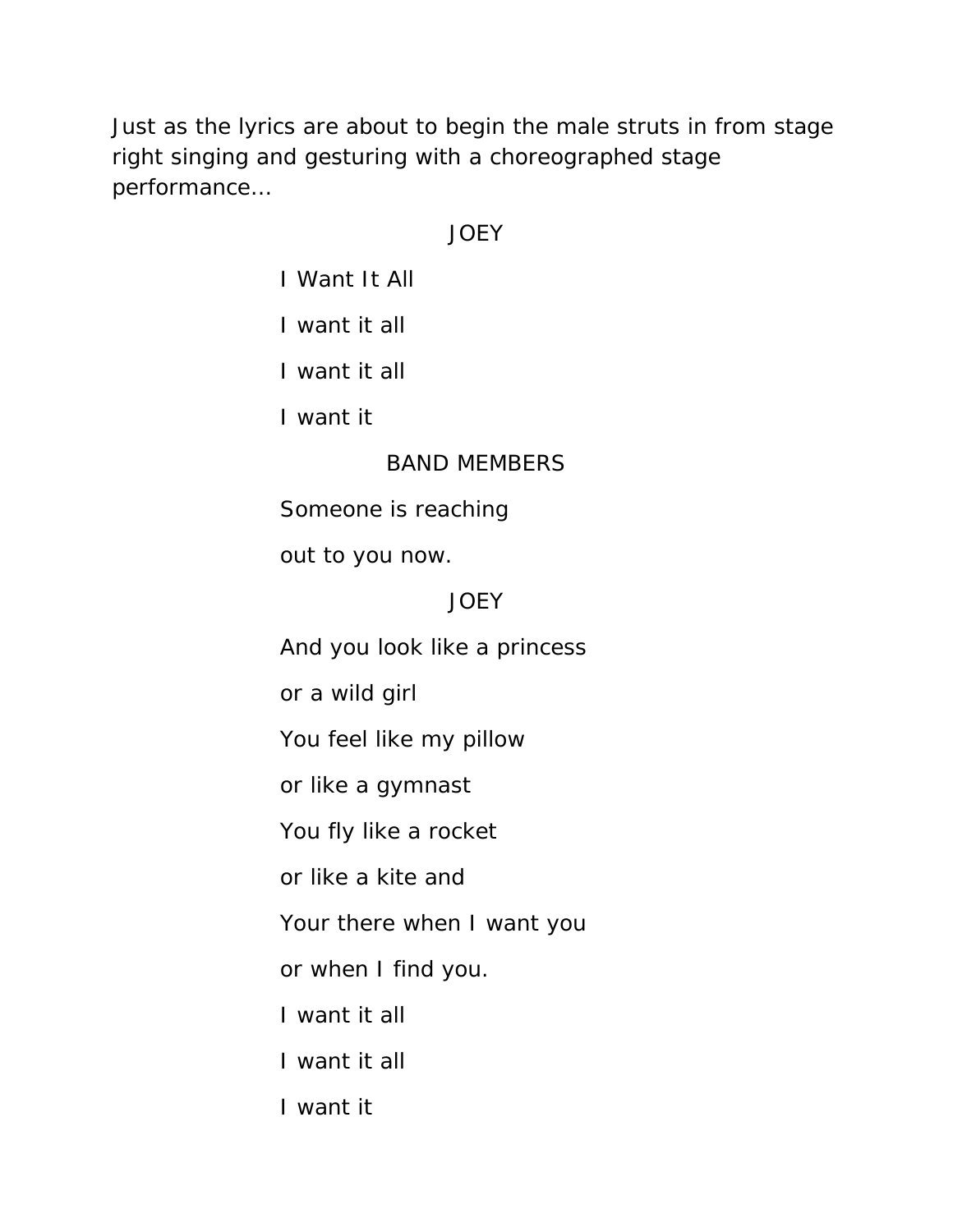#### BAND MEMBERS

Someone is reaching

out to you now.

## **JOEY**

And to talk like a queen

or like a peasant

You dance like a baby

or like a pro

You sing like an animal

or like a star and

Your there when I need you

or when I find you

I want it all

I want it all All

I want it

Someone is reaching

out to you now.

Lead Instrumentation while singer stomps around with the band.

Meet me in the garden

even if it's raining.

It's OK

And you move like an angel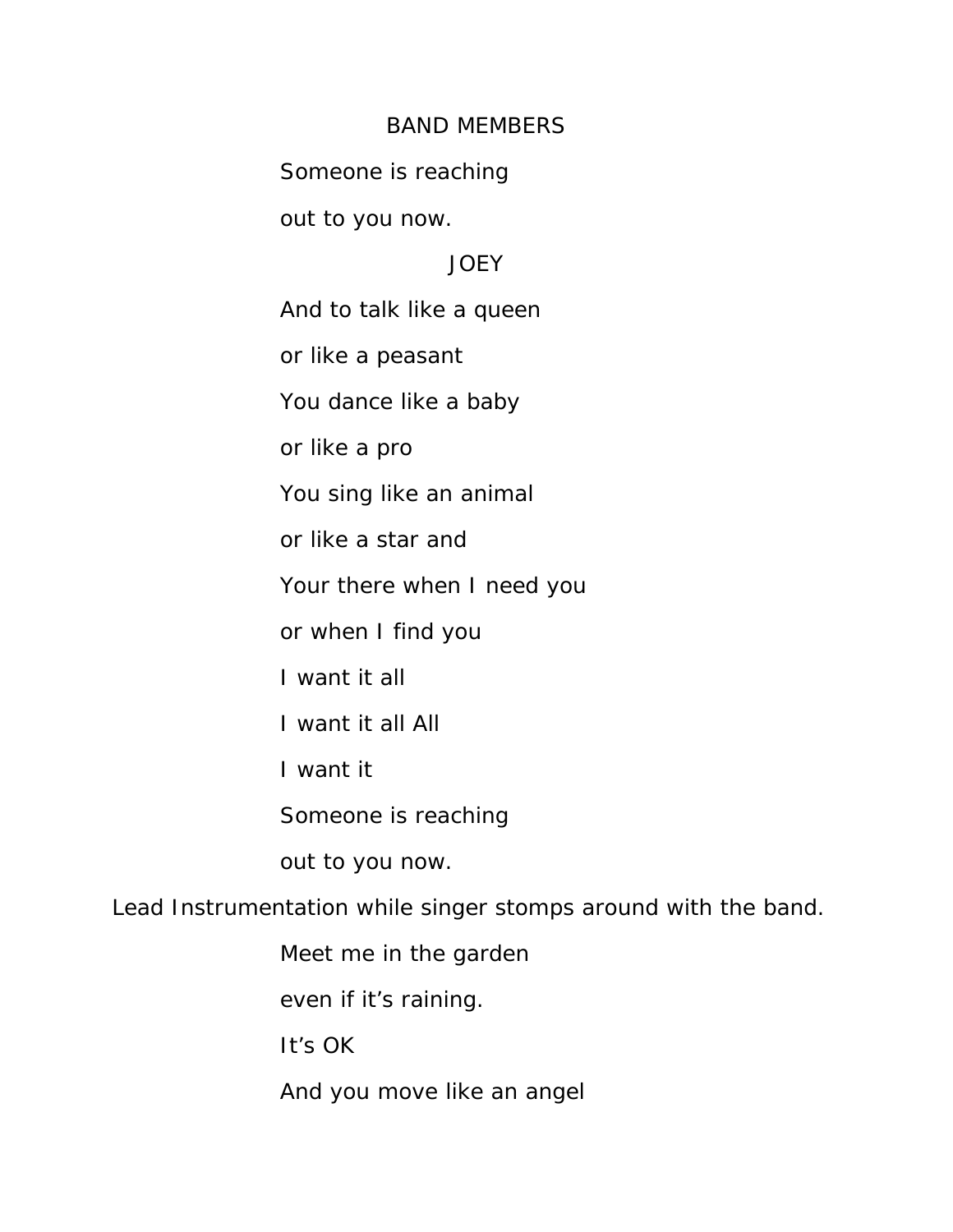or like a monkey

you touch me like my mother

or like my lover

You know about people

like a social psychologist

And your there when I need you

or when I find you.

I want it all

I want it all All

I want it

BAND MEMBERS

Someone is reaching

Out to you now.

#### **JOEY**

I want it

I want it all

I want it

I want it all

I want it

I want it all

Meet me in the garden

Even if it's raining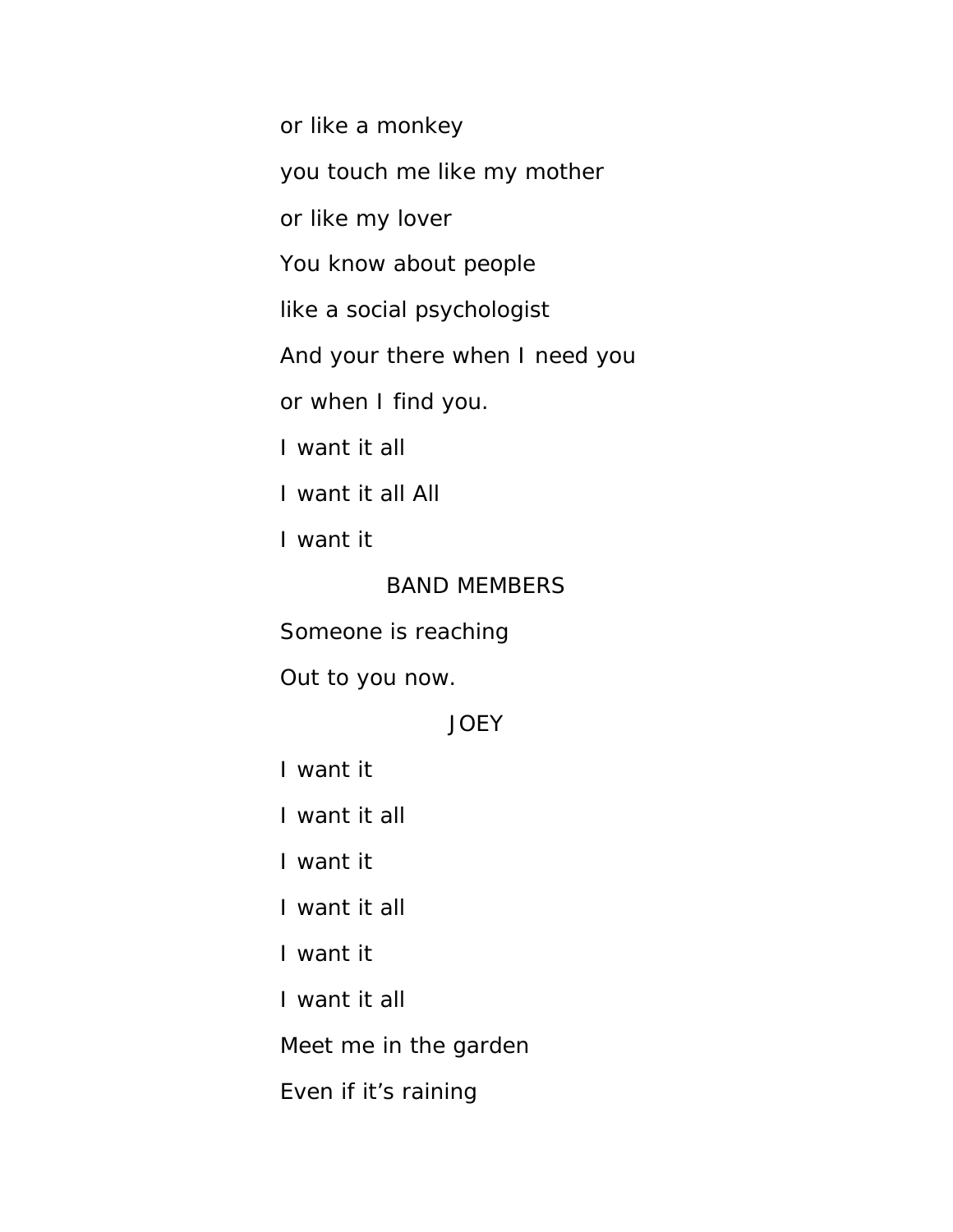## It's OK

The male and band members reward each other with encouraging words and gestures.

#### JOEY

## Wooooooo hoooo

## BAND MEMBER ONE

## That was pretty good.

# BAND MEMBER TWO

Crude tone of voice.

I want it all from all my chicks.

# BAND MEMBER ONE

**Sarcastically** 

Yeah right, all your chicks.

CAMERA FOCUSES ON MALE PONDERING AND SPEAKING AS THE INSTRUMENTAL INTRO OF "SURFING WITH A SAIL" BEGINS TO PLAY AND A PROJECTION OF THE OCEAN WITH HUGE WAVES APPEARS BEHIND HIM. THE CAMERA PASSES ACROSS THE MALE TO REVEAL A LONE KITE SURFER IN THE DISTANCE.

http://www.safelylimitless.com/music-files/TheMagicSet/003SurfingWithaSail.mp3

**JOEY** 

I talked to a girl today.

HIS LAST WORD ECHOS AS THE CAMERA PANS TO A CLOSE UP OF THE FEMALE WITH ANIMATED OCEAN MIST SPLASHING ACROSS HER RANDOMLY AND HER ARMS HOLDING THE ROPES OF A SURF KITE. AS THE INSTRUMENTAL INTRO OF THE SONG,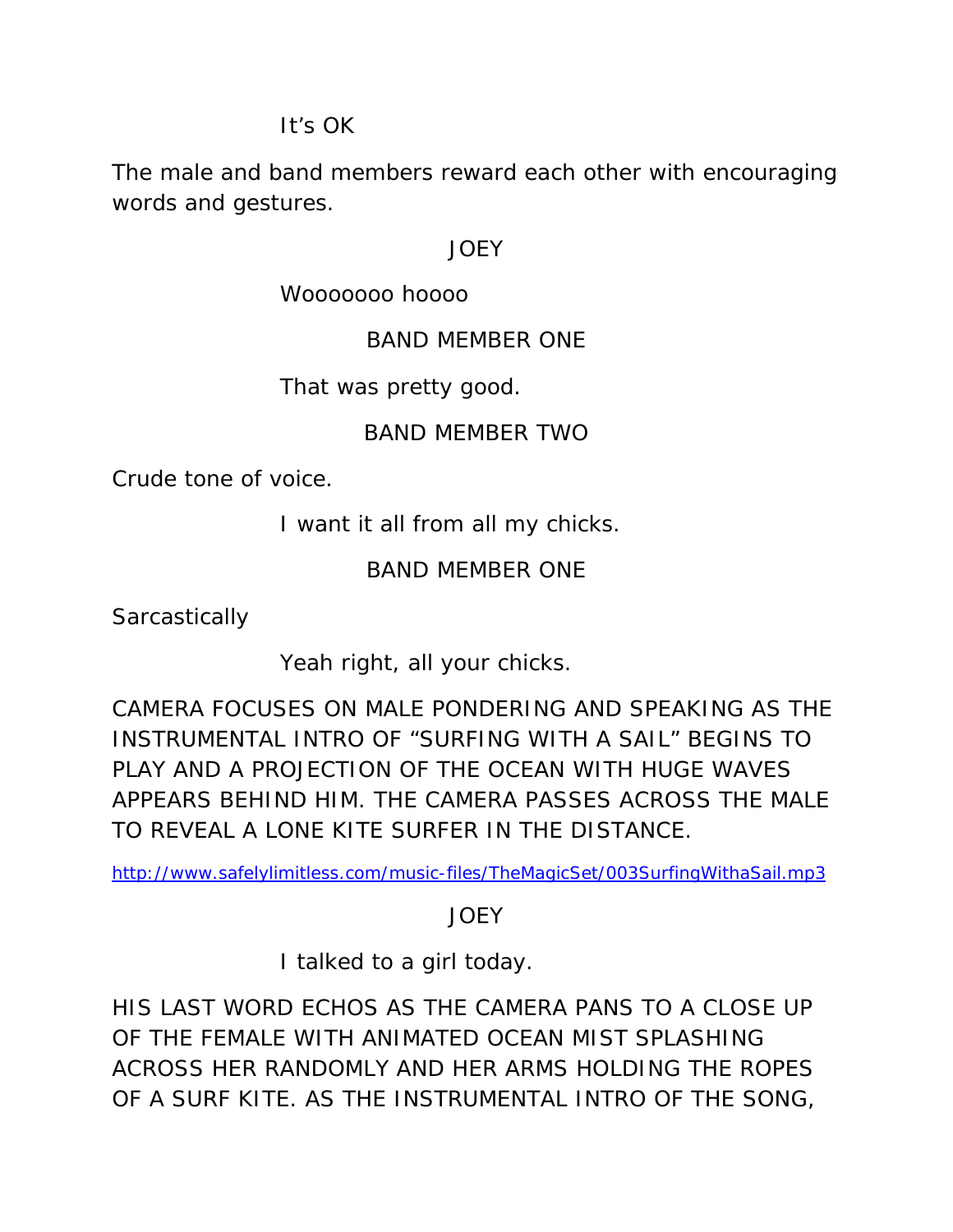"SURFING WITH A SAIL" ENDS, THE CURTIN CLOSES ON THE BAND LEAVING THEM IN SIHLOETTE AND THE FEMALE SINGS WITH COMPOSURE CONTRASTING WITH THE ACTIVE TASK OF WIND SURFING. AS THE SONG PROGRESSES ANIMATIONS ILLUSTRATE EACH IMAGE FROM THE SONG ALTERNATING WITH THE IMAGE OF THE FEMALE SINGING DURING THE CHORUS…

#### MINJI

I'm going to reach the other island.

I know it's there because I saw.

We went past when we were children,

got to get myself across.

I'm going to reach the other island.

I've got the dolphins in my wake.

It's like were all together flying,

making sounds that seagulls make.

CLOSE UP OF THE GIRLS FACE.

I'm going surfing with a sail.

I'm going surfing with a sail.

I'm going surfing with a sail.

I'm going to reach the other island.

It's like I'm almost flying.

ANIMATIONS OF SEA CREATURES FLIPPING OUT OF THE WATER AND SPLASHING BACK IN AGAIN.

Were flapping big wet wings.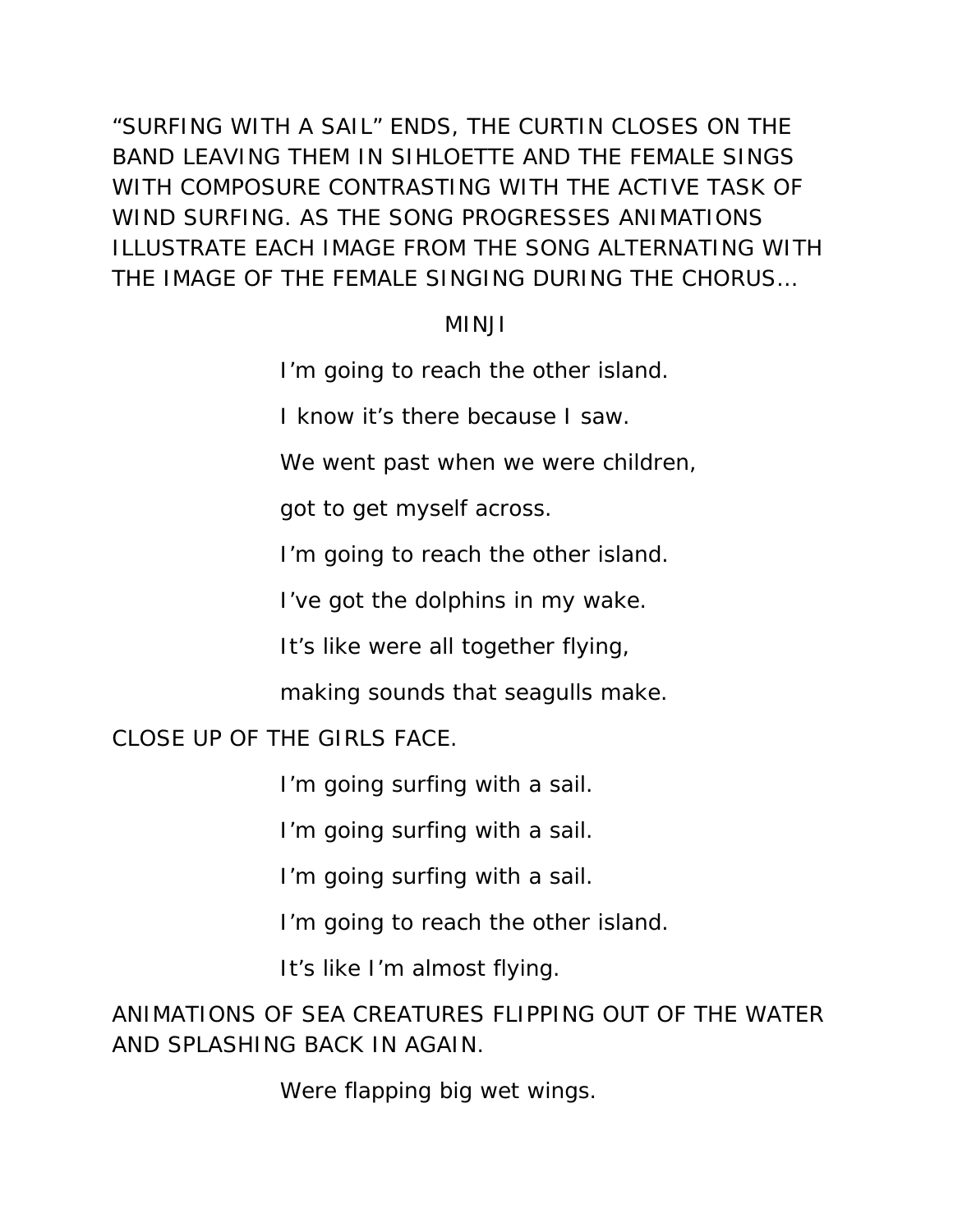It's like I'm almost flying.

It's like I'm almost there.

#### ILLUSTRATIONS OF THE ACTION IN ANIMATION

I'm going to meet some other girlfriends.

Build myself a place to live

Stay until I've seen some changes

Given all that I can give.

I'll send a message when I get there.

To my family brain to brain.

I've got the dawning in my eye now.

Back behind me is some rain.

CLOSE UP OF GIRLS FACE SINGING.

I'm going surfing with a sail.

I'm going surfing with a sail.

I'm going surfing with a sail.

I'm going to reach the other island.

CLOSE UP OF GIRL AND BACK UP SINGER.

I'm going surfing with a sail.

I'm going surfing with a sail.

I'm going surfing with a sail.

I'm going to reach the other island.

VAULTING SEA CREATURES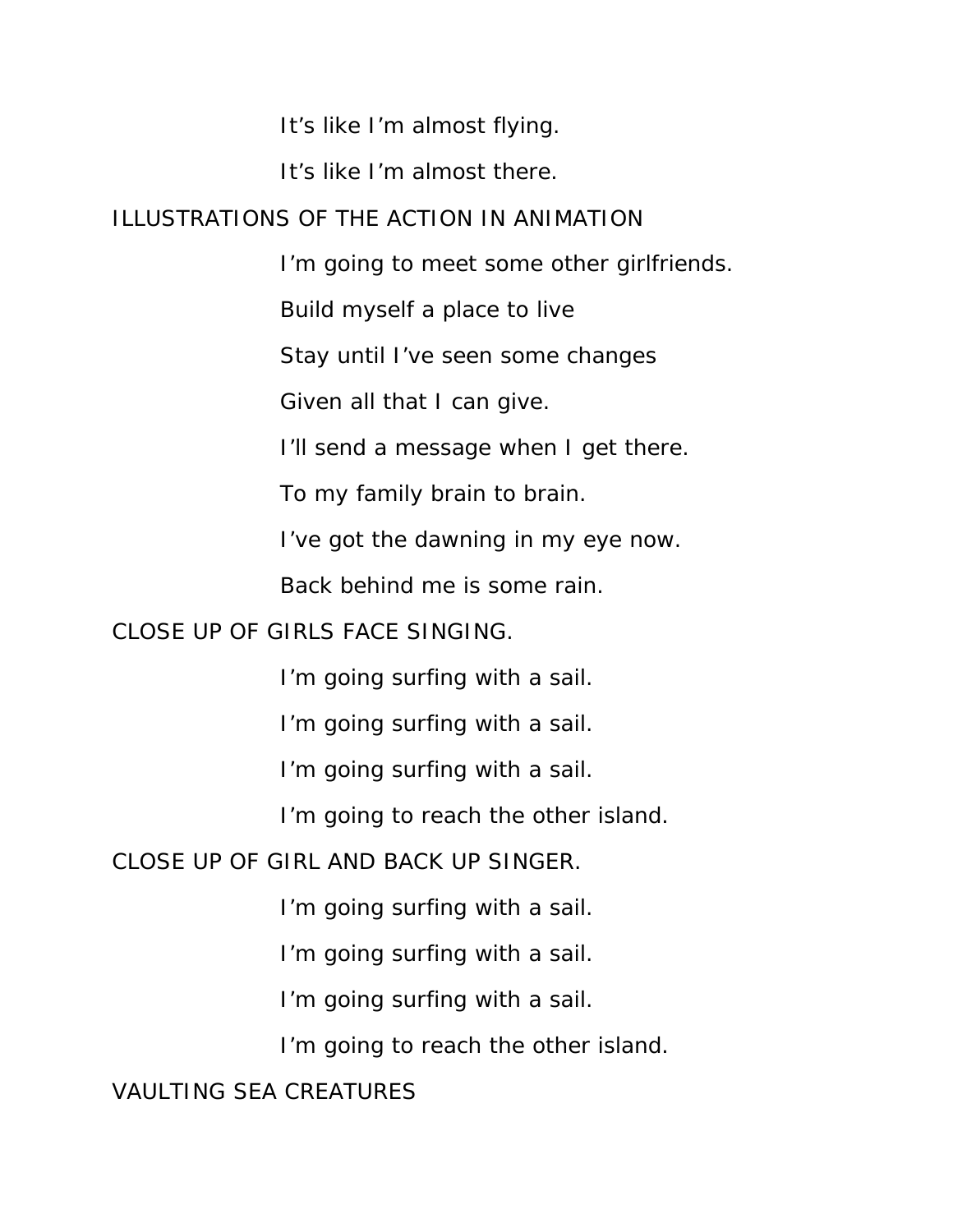It's like I'm almost flying.

We're flapping big wet wings.

It's like I'm almost flying.

It's like I'm almost there.

SURFING WITH A SAIL OUTRO ENDS WITH CLOSE UP PROJECTION OF THE FEMALE WHO'S ARMS COME DOWN FROM HOLDING THE KITE AND SHE WALKS OFF STAGE LEFT. AT THE SAME TIME THE MALE IS WALKING IN FROM STAGE RIGHT SLOWLY. HE IS HOLDING HIS BOOKS AND IS IN THE SCHOOL YARD AGAIN AS IT LIGHTS UP.

The female then appears in school cloths from stage left and the male doesn't notice till she has passed. He then turns, makes a surprised gesture and a double take, then follows and blurting out, clearing his throat trying to think of something to say.

# JOEY

Cough, Minji!

The female slows down and turns her head answering.

# MINJI

Yes?

# JOEY

Did I tell you I'm part Native American?

The male blurts out as if he hadn't thought it through and rolls his eyes as if he knows he should have said something else.

MINJI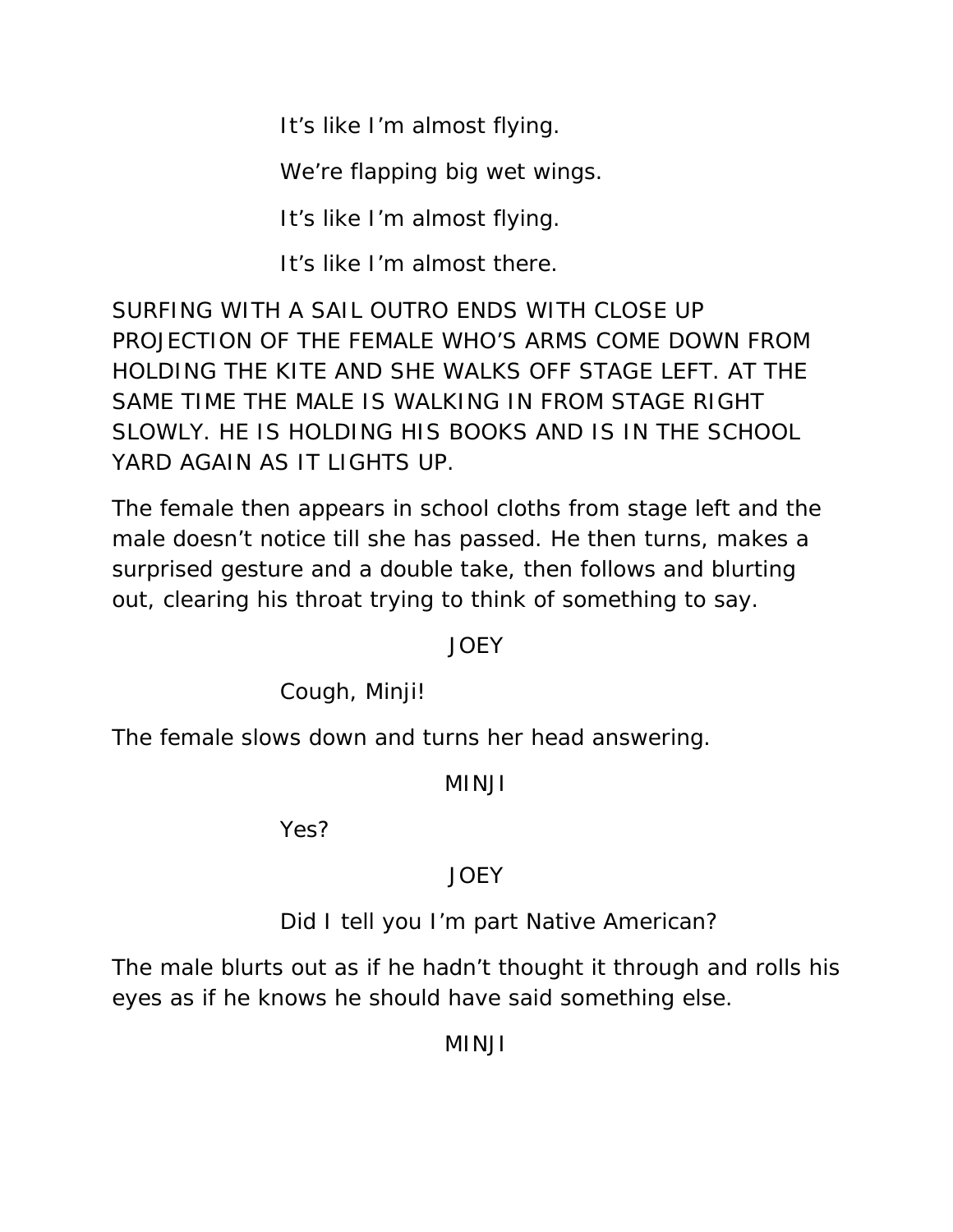I think that is something you should be very proud of. I'm proud of my heritage…

# INSTRUMENTAL INTRO OF "NEW WORLD CHIEF" BEGINS AND THE SILHOUETTE OF THE BAND FADES IN WITH THE PROJECTION OF AN INDIAN VILLAGE.

http://www.safelylimitless.com/music-files/WeAreSafelyLimiltessAlbum/006NewWorldChief.mp3

The male is comforted by her words and exaggerating the importance of his assertion with his gestures as he catches up with the slowing female who just accepts the attention of the male but is not participating.

The male and female continue off stage right and an animation of a father and son Native American fills the screen with a story following the lyrics of the song "New World Chief" with the Male's voice.

# **JOEY**

Go my son and learn their ways

Our path is ended here

The buffalo and swift young doe

The land you love so dear

# ANIMATION MATCHING THE IMAGES IN THE LYRICS.

But don't forget the woods my son

Or those you're leaving here

Father loves you more than life.

Like Mother loves you dear

**Chorus**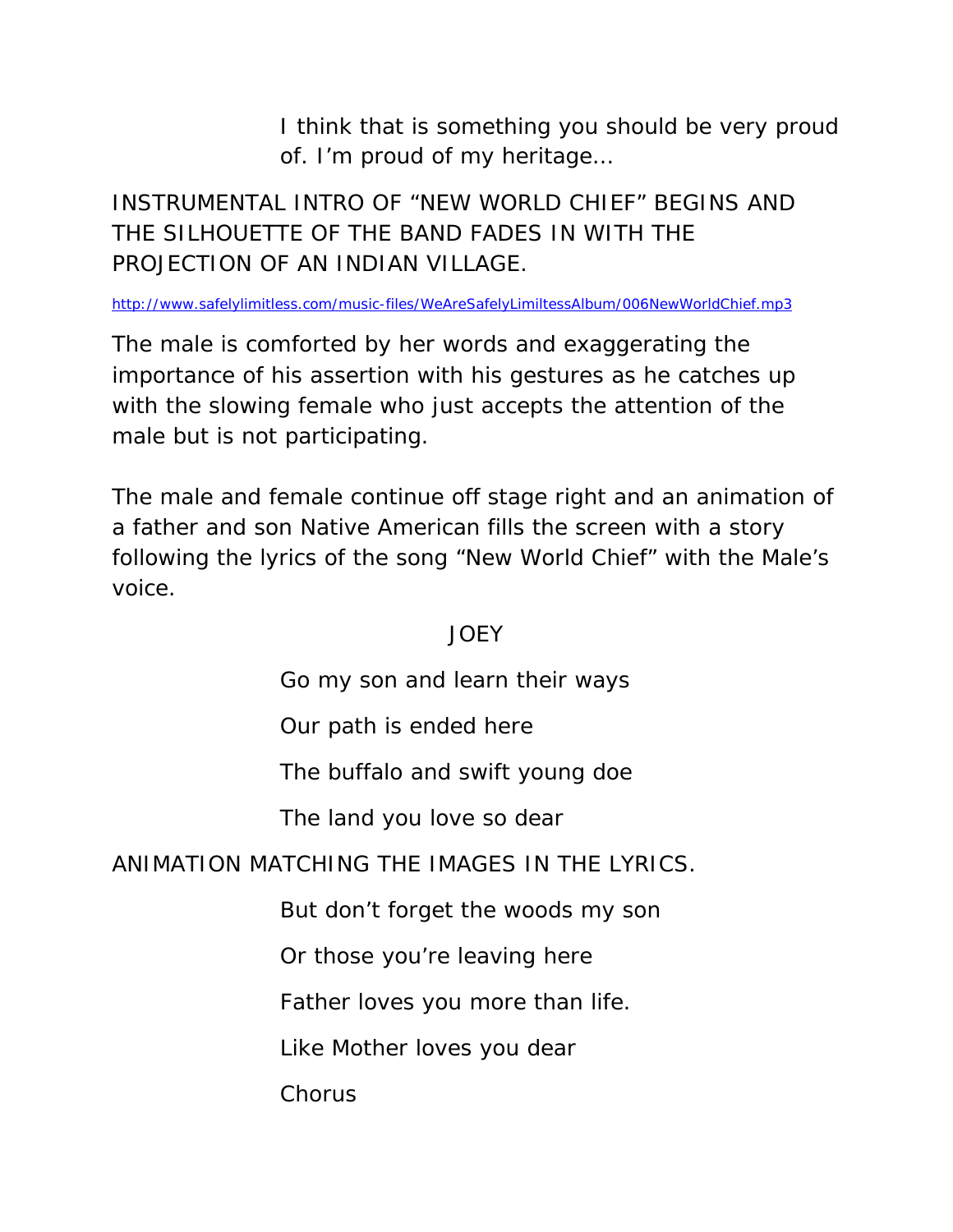But Father I like not their ways To me they seem untrue I want to learn to be a chief I want to be like you. Your words lie heavy on my heart Your Father's Father's tried They fought the white man one by one And one by one they died So you must learn to use your eye That tracked so many dear and Learn to read the new world tracks that Make the new world clear Chorus But Father I like not their ways To me they seem untrue I want to learn to be a chief I want to be like you. But don't forget the woods my son Or those you're leaving here Father loves you more than life. Like Mother loves you dear But Father I like not their ways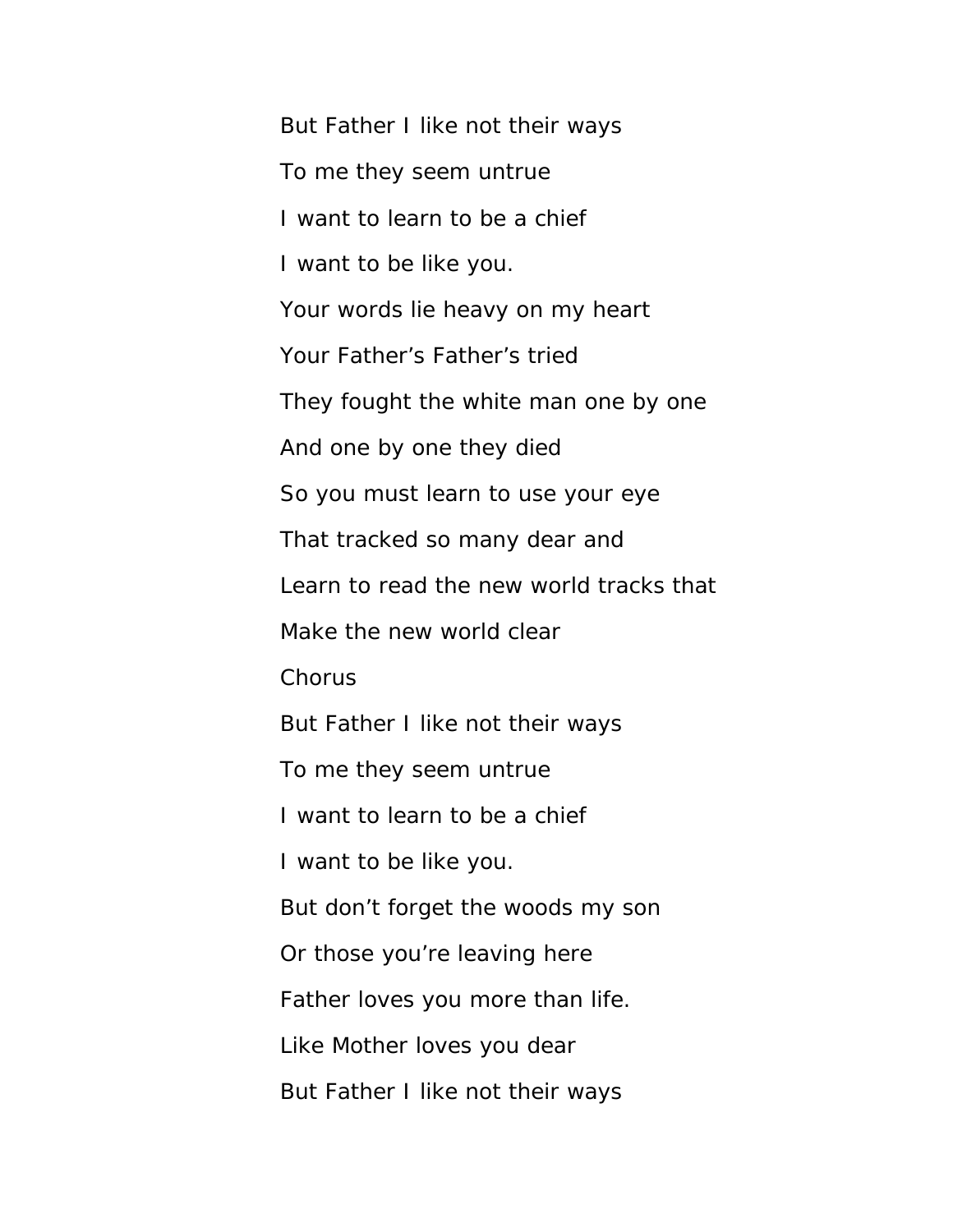To me they seem untrue

I want to learn to be a chief

I want to be like you.

Instrumental lead guitar.

FADE OUT AS THE OUTRO FINISHES THE SONG AND FADE INTO THE MALE AND FEMALE IN CLASS WITH THE FEMALE INDICATING TO THE MALE TO BE QUIET. THE INSTRUMENTAL INTRO OF "THE MAN WITH THE LONG WHITE COAT BEGINS AS SHE SPEAKS.

http://www.safelylimitless.com/music-files/WeAreSafelyLimiltessAlbum/007TheManwiththeLongWhiteCoat.mp3

The two look startled and looking at the front of the room. The female stands and yells with anger.

# MINJI

I'm afraid I don't see it that way Mr. Kirkman! Don't you want us to think for ourselves?

The male looks embarrassed at first but then adopts gestures of defiance as if corroborating the female's words. When she starts to be seated the male reaches for her shoulder but she stands again singing,

# MINJI

She remains standing and begins to sing.

SPOTLIGHT FOCUSES ON THE FEMALE AS THE BACKGROUND BLACKS OUT EXCEPT FOR THE OUTLINE OF THE BAND PLAING IN THE BACKGROUND.

The man with the long white coat said

Shock that fellow with 180 volts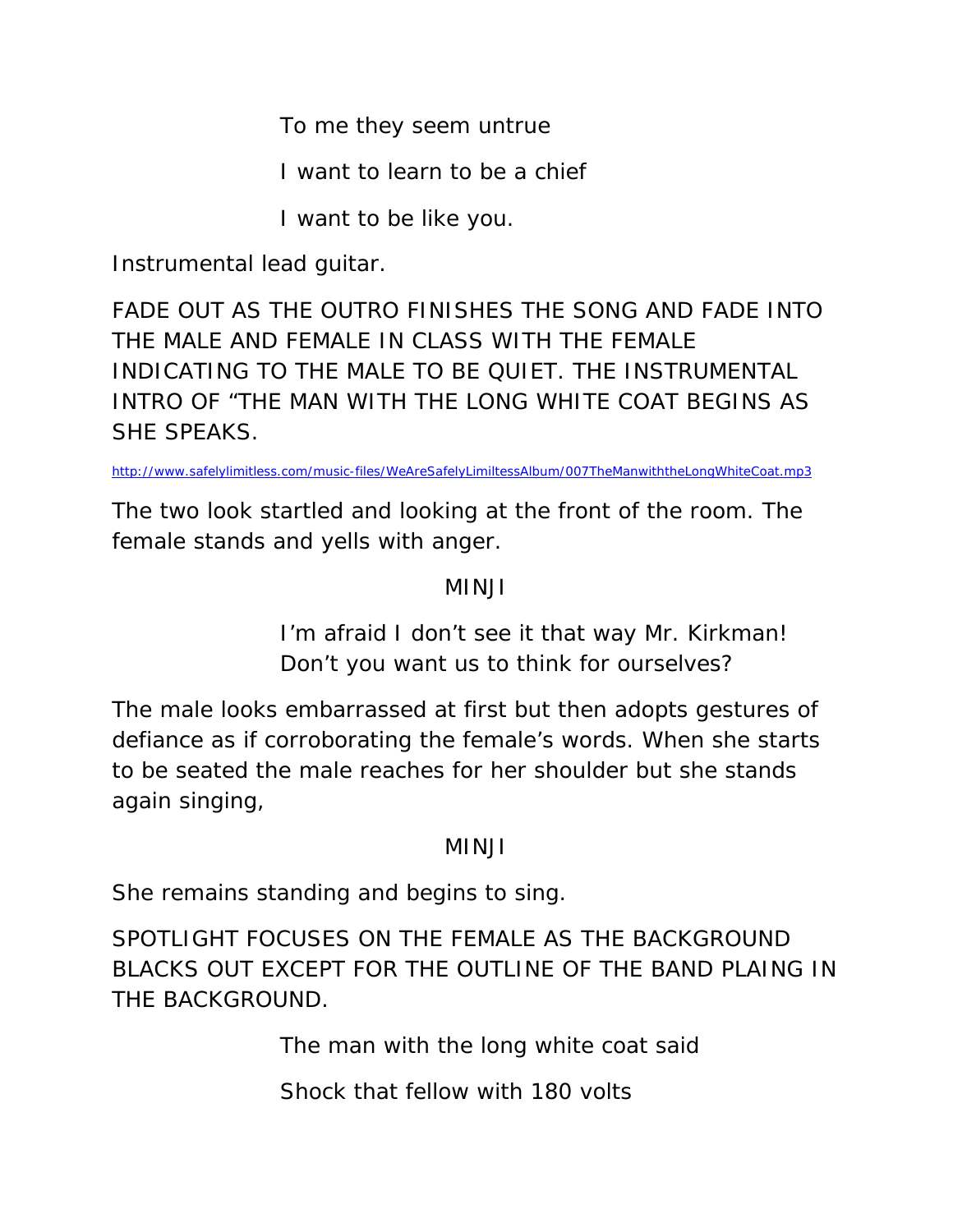I won't even if I can't hear the screaming Even if he's far away I'll get a second opinion, third opinion Forth opinion, Until I know as much as they do and I can make a decision.

As the Minji sings she makes defiant gestures as she moves in front of the band.

> And the man with the stars and stripes said Kill your brother with the rockets' red glare I won't even if I can't hear the screaming They may be far away I'll get a second opinion, third opinion Forth opinion, until I know as much as they do and I can make a decision. Shock him with 185 volts Shock him with 285 volts Shock him with 385 volts Shock him with 450 Light him up like a Christmas tree. And the man with the long white coat said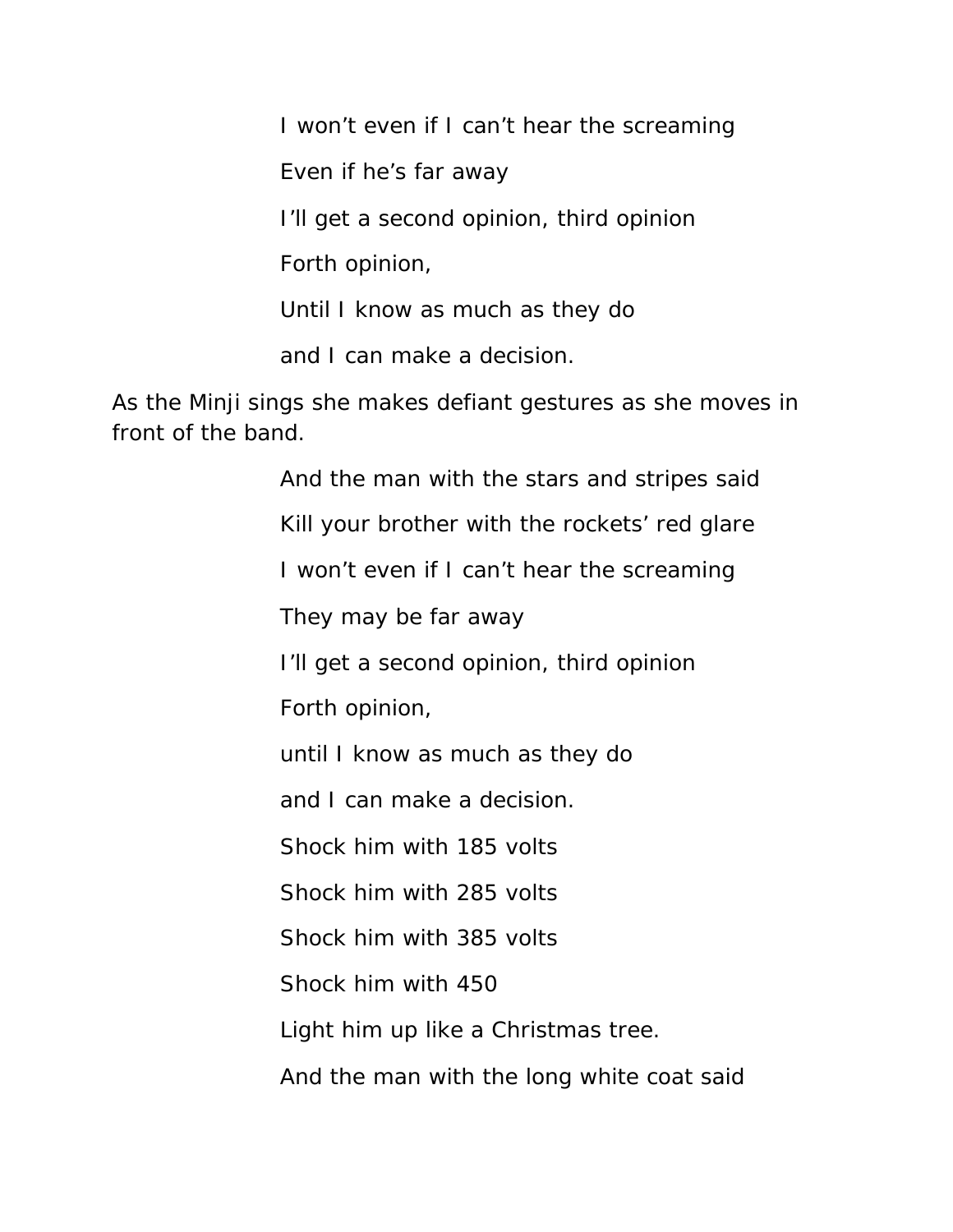The experiment requires that you continue I won't even if I can't hear the screaming Even if he's far away I'll get a second opinion, third opinion Forth opinion, until I know as much as they do and I can make a decision. The man with the long white coat said Shock that fellow with 180 volts I won't even if I can't hear the screaming And the man with the stars and stripes said Kill your brother with the rockets' red glare I won't even if I can't hear the screaming. And the man with the long white coat said The experiment requires that you continue I won't even if I can't hear the screaming Even if he's far away I'll get a second opinion, third opinion Forth opinion, until I know as much as you do and I can make a decision. I won't make a decision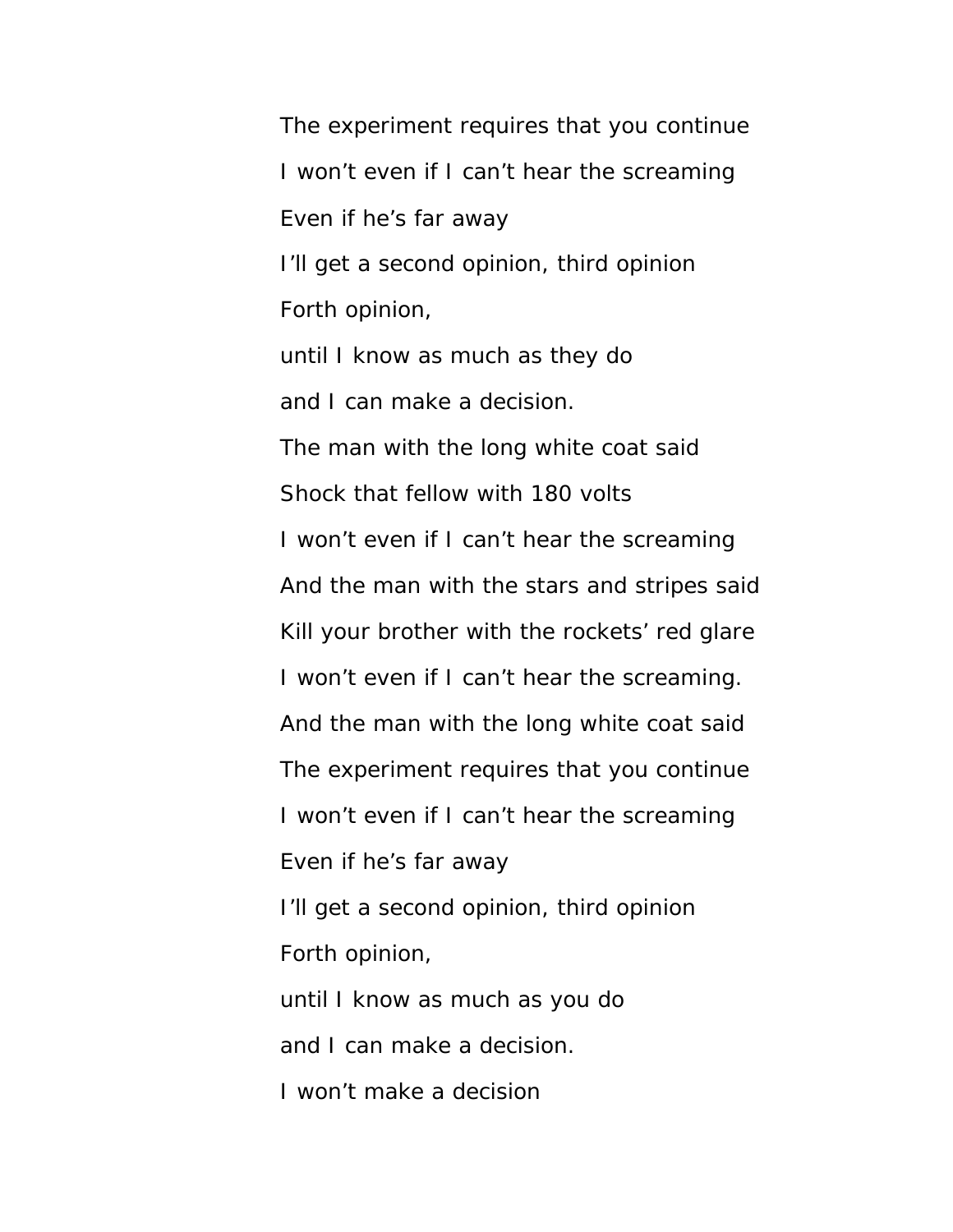## Until I know as much as you do.

# AS THE OUTRO OF "MAN WITH THE LONG WHITE COAT" ENDS THE MALE AND FEMALE ARE WALKING IN THE SCHOOL YARD WITH THE MALE ATTEMPTING TO CALM THE FEMALE DOWN.

# JOEY

Don't take it personally. He's just teaching what he is paid to teach. In another one of my classes they told me a reason to stay happy. It was called Managed Impressions.

The female brushes the male off still pouting.

# JOEY

This is the first time I ever saw you without that smile you said you are going to use to fix the world.

The female finally adopts a positive gate and laughs subtly as the Intro of the song ends and the male begins to sing and for the first time they move around the park together.

http://www.safelylimitless.com/music-files/WeAreSafelyLimiltessAlbum/008PerfectPerson.mp3

This is a managed impression

'cause I depend on reflected appraisals

To inspire my self-image

And my behavior

Improve my progress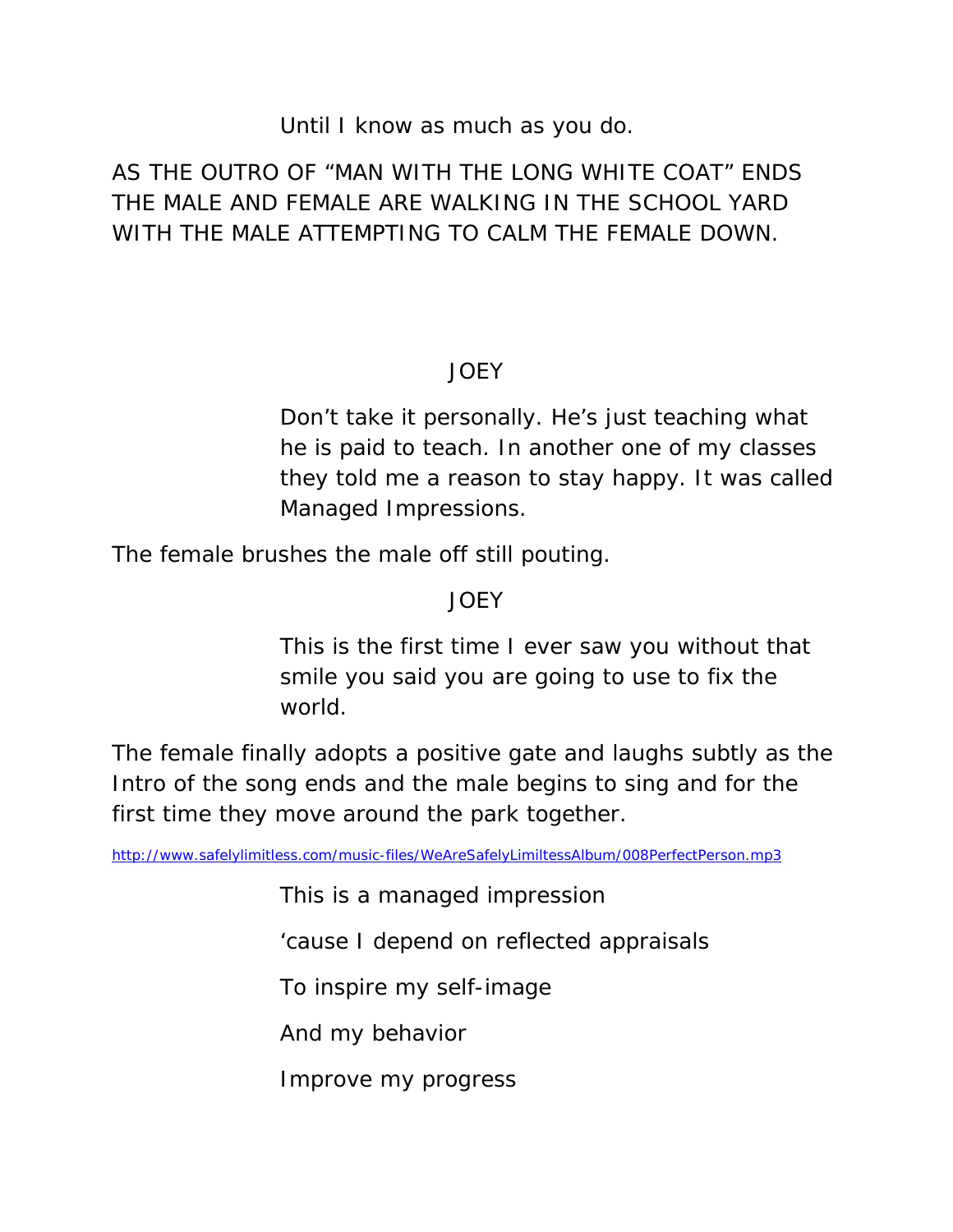Joey points at Minji as he sings

Look at you, you perfect person I want to be like you You must know what to eat Where do you get your perfect food From the tropics or the mountains Or the sea Tell me, you perfect person Joey points at himself and then Minji when he says…

I want to be like you

This is a managed impression

'cause I depend on reflected appraisals

To inspire my self-image

And my behavior

Improve my progress

Joey continues to move around Minji cheering her up.

Look at you, you perfect person

I want to be like you

You must know where to live

Some perfect place and people

In the tropics or the mountains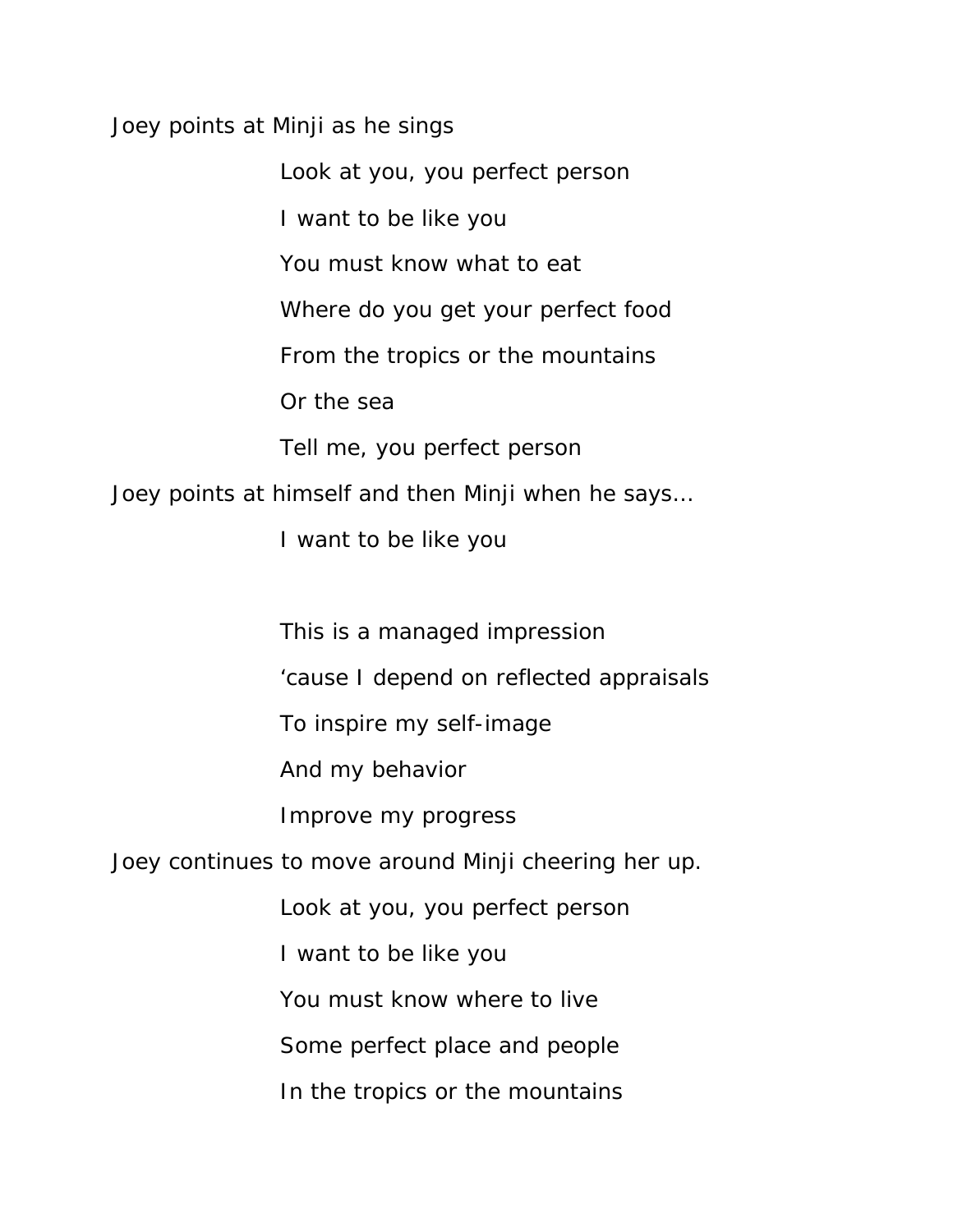Or by the sea Tell me, you perfect person I want to be like you Lead Look at you, you perfect person I want to be like you How smooth and toned you are Must lead an active life In the tropics, climbing the mountains Or swimming the sea Tell me, you perfect person I want to be like you This is a managed impression 'cause I depend on reflected appraisals to inspire myself image And my behavior Improve my progress Look at you, you perfect person

I want to be like you

DURING THE INSTRUMENTAL OUTRO THE MALE AND FEMALE GESTURE IN AGGREEMENT AS THEY POINT TO A POSTER ABOUT AN ART SHOW. THEY LEAVE TO STAGE LEFT AND RIGHT WITH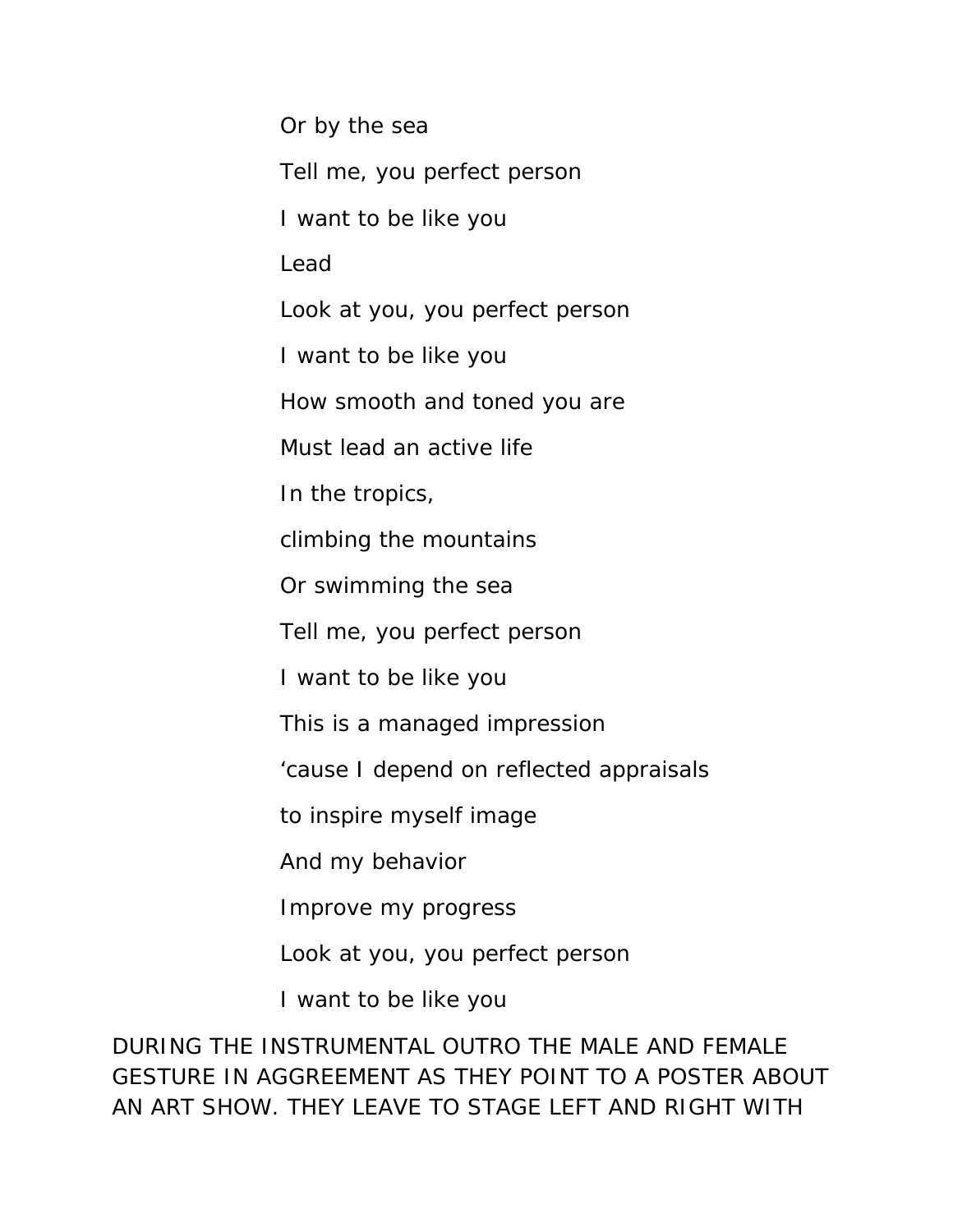HAPPY GESTURES WHEN MINJI GESTURES IN THE AFFURMATIVE. FADE TO BLACK AS THE INSTRUMENTAL INTRO OF "WE ARE UNIQUE" BEGINS AND A SPOTLIGHT FALLS ON AN INTERIOR OF A GIRL'S BEDROOM.

http://www.safelylimitless.com/music-files/WeAreSafelyLimiltessAlbum/009WeAreUnique.mp3

The female falls on the bed in a great mood as she begins to sing…

## MINDI

When our brothers and our sisters, Have a childhood to remember and you spent it in the trees catching dragonflies and bees

You will never let it go while continuing to grow and you think you'll stay together till our jobs are getting better

Then we start to meet our misters and we're bragging to our sisters The good guys and the bad and comparing them to Dad

We are unique like everybody else so we watch ourselves performing with brand new eyes while we do the best next thing.

Minji gets out of bed and looks in a drawer and steps away during the lead guitar.

Lead Guitar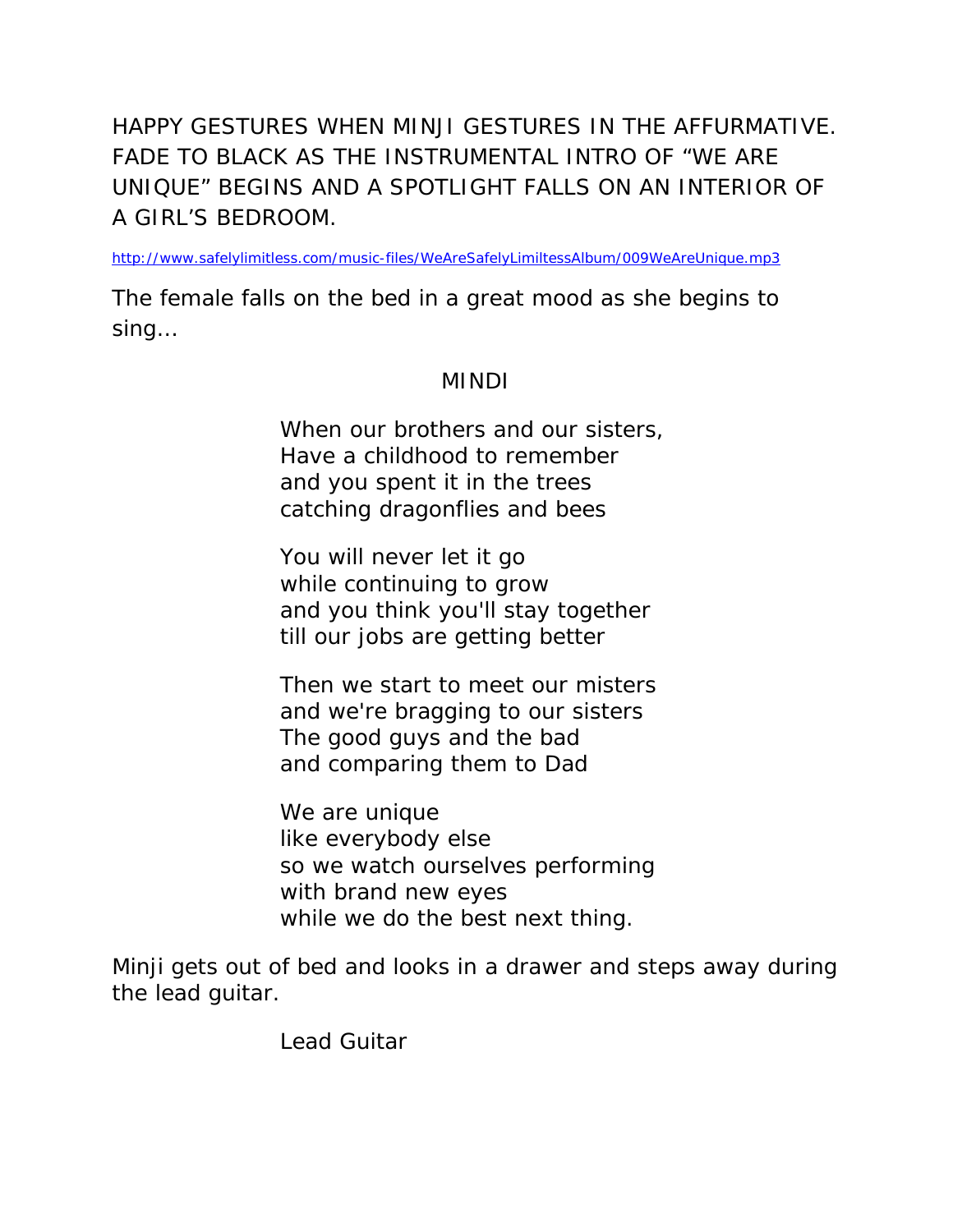We move in hot pursuit checking all alternate routes. We are oh so lion-hearted just because of where we started

And the violins are playing with the words that we are saying. When so many think they love us till we wrestle them above us.

And we think we know the answers but we are singers and we're dancers And we let the neighbors see just how lucky life can be.

#### A BACK UP SINGER ENTERS AND SINGS

We are unique like everybody else so we watch ourselves performing with brand new eyes while we do the best next thing.

We are unique like everybody else so we watch ourselves performing with brand new eyes while we do the best next thing.

THE PHONE RINGS DURING THE INSTRUMENTAL CLOSING OF THE PREVIOUS SONG AND SHE MOVES QUICKLY FOR IT AND ANSWERING. SHE SPEAKS AND A SPOT LIGHT EXPOSES JOEY ON A CELL PHONE WITH THE GUYS IN THE BAND.

#### BASS PLAYER

Tell her you can't go.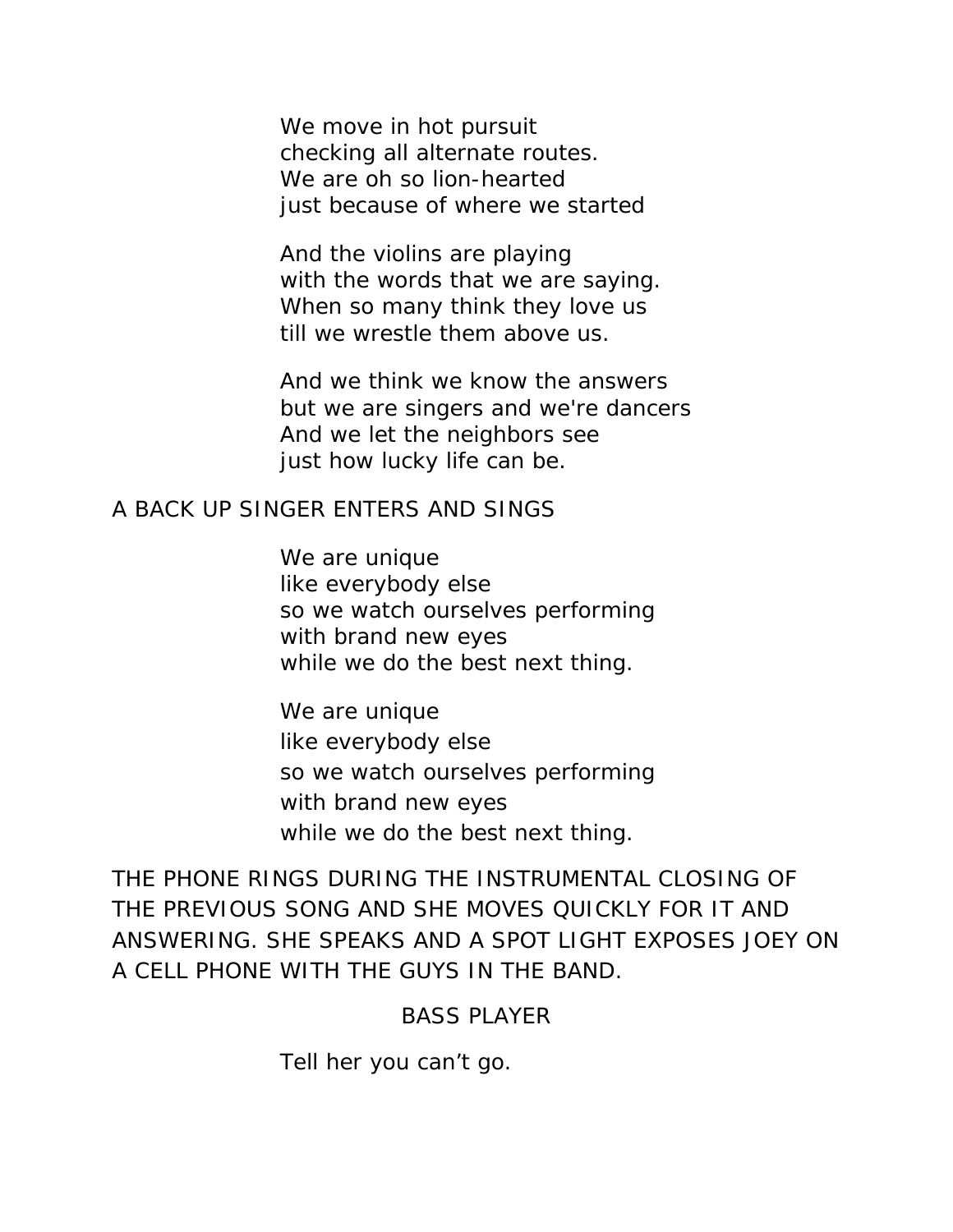#### DRUMMER

# Are you going to let her run your life?

Joey gestures to the others to be quiet.

## JOEY

Did you really want to go to that art show tonight?

Minji sits alert and answers.

## MINJI

# It was your idea. What's wrong?

THE INTRO OF "WHAT IS UP WITH GUYS" BEGINS AS THE BEDROOM FADES AND MINJI IS IN THE SPOT LIGHT WITH JOEY IN A SPOTLIGHT ON THE OPPOSITE SIDE OF THE STAGE.

http://www.safelylimitless.com/music-files/WeAreSafelyLimiltessAlbum/010WhatIsUpWithGuys.mp3

# JOEY

Yea, that's what I mean. You didn't even think of it.

THE BAND LIGHTS UP IN THEIR PRACTICE ROOM.

# JOEY

If she has a bossy father

Minji hangs up a little concerned but not angry and her spotlight fades out. The band lights up and continues.

She may jerk her men around

If she gives it out too early

She may drag her lovers down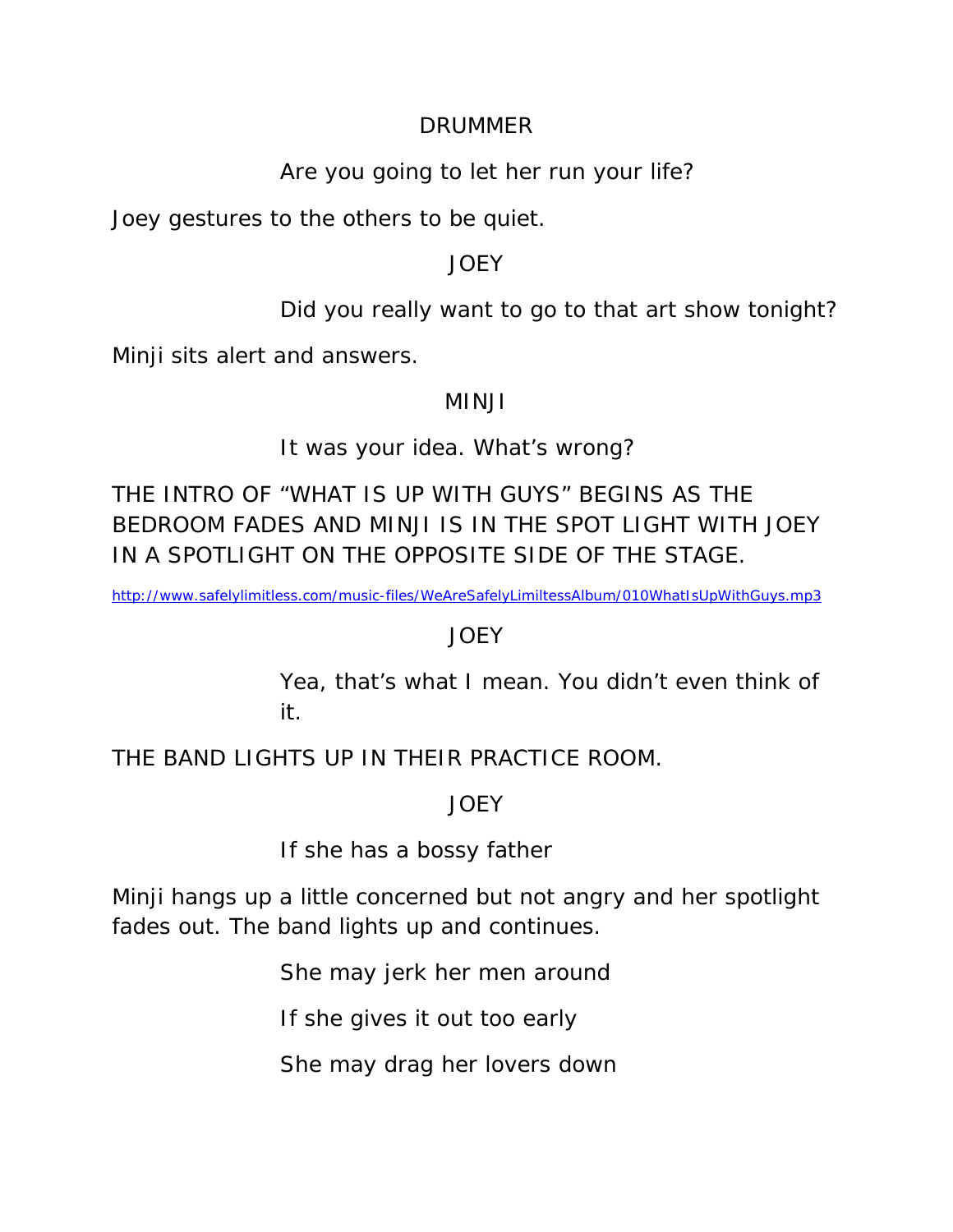If she thinks it shows her power

When she wastes her lover's time

He may leave her in her forties

And neither one will know just why.

The guys in the band are coaxing Joey to participate while he occasionally looks at the flyer for the art show.

> She asked me what is up with guys I told her, "We are just like you We tend to take things way too far First times our wishes come true."

If she has to wear a burke So that she can get a man She'll go shopping with her girlfriends and she may never get a tan. If she has to wear a lip plate So that she can walk around She will surely be accepted Till she visits other towns Does she have to get religion? So that she can get along If she wants to be accepted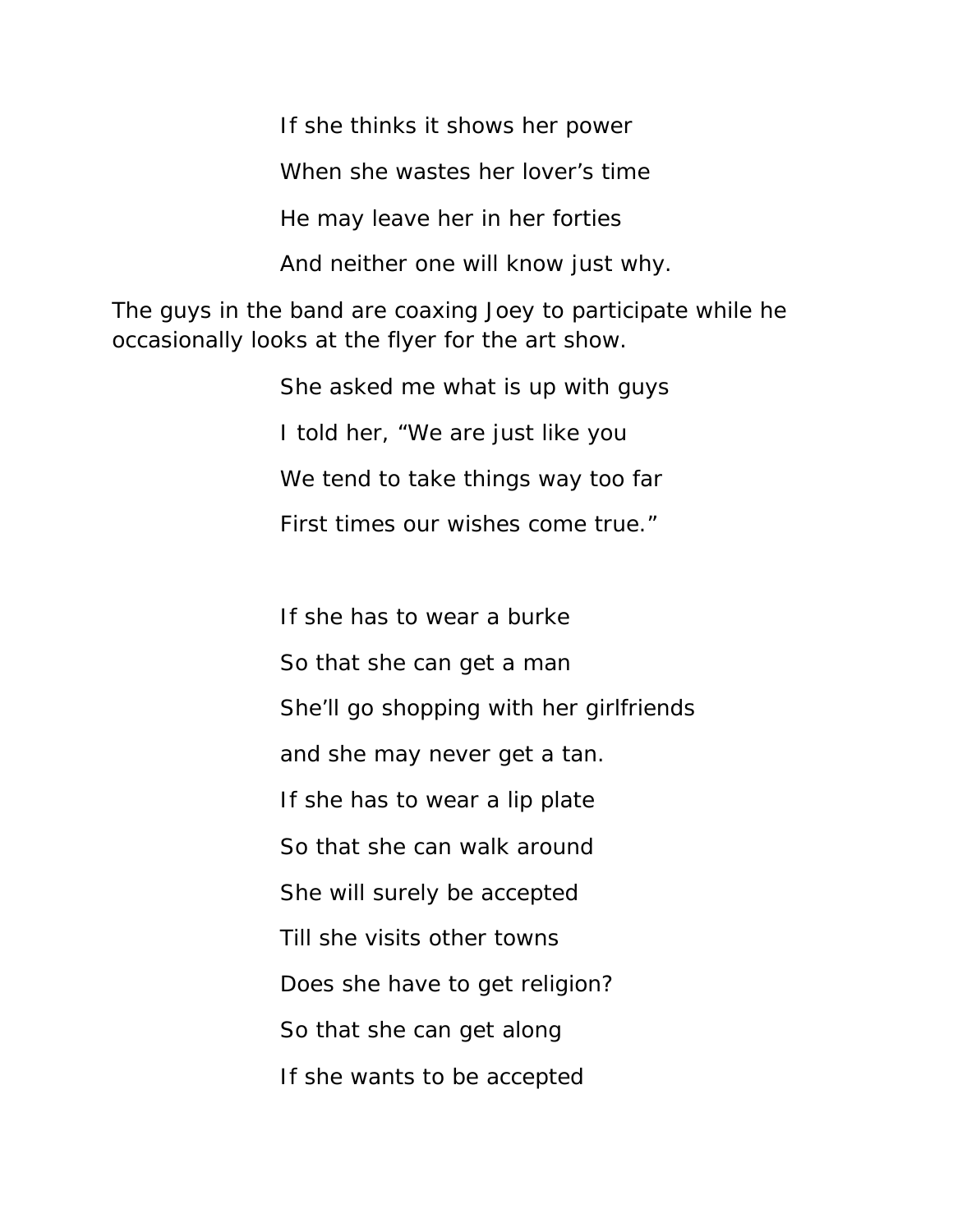She can sing the local song.

She asked me what is up with guys

I told her, "We are just like you

We tend to take things way too far

First times our wishes come true."

During the lead portion of the song Joey is committed to the song and this continues till the very end.

Lead

Guys believe in what gets them laid Girls believe in what builds their nest Both believe that we're in love with One who meets our needs the best.

Guys all want appreciation Girls all want to be adored but When committed very early We don't know what love is for Guys can learn to treat you right Girls can find a way to give We can find a middle path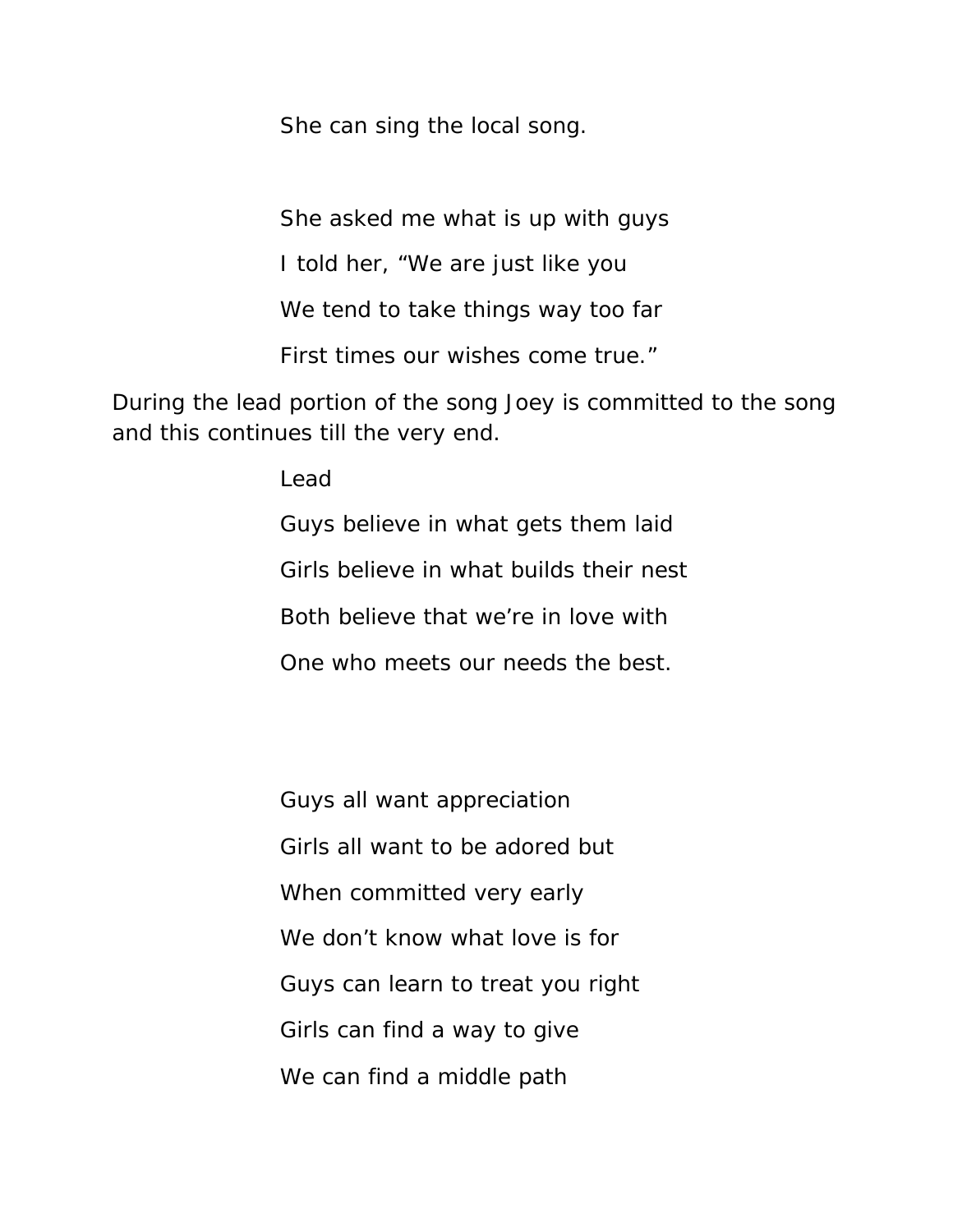No one tells us how to live.

She asked me what is up with guys

I told her, "We are just like you

We tend to take things way too far

First times our wishes come true."

AS THE SONG ENDS JOEY RETURNS TO THE PHONE AND THE BAND BLACKS OUT WITH THE MEMBERS MAKING FUN. AND MINJI BEGINS TO BE LIT IN HER ROOM AS SHE PREPARES TO LEAVE FULLY DRESSED.

# DRUMMER

Pretending to be a girl.

Oh Joey I was soooo worried. What about our lovely plans?

# BASS GUITAR

No, It's more like…

He makes a whipping gesture and sound.

Shwack! I've got the good stuff. I make the rules!

# LEAD GUITAR

Laughing and cutting in.

That's what I think. She's got him by the…

THE BAND FADES OUT.

# MINJI

Yes. What is it now?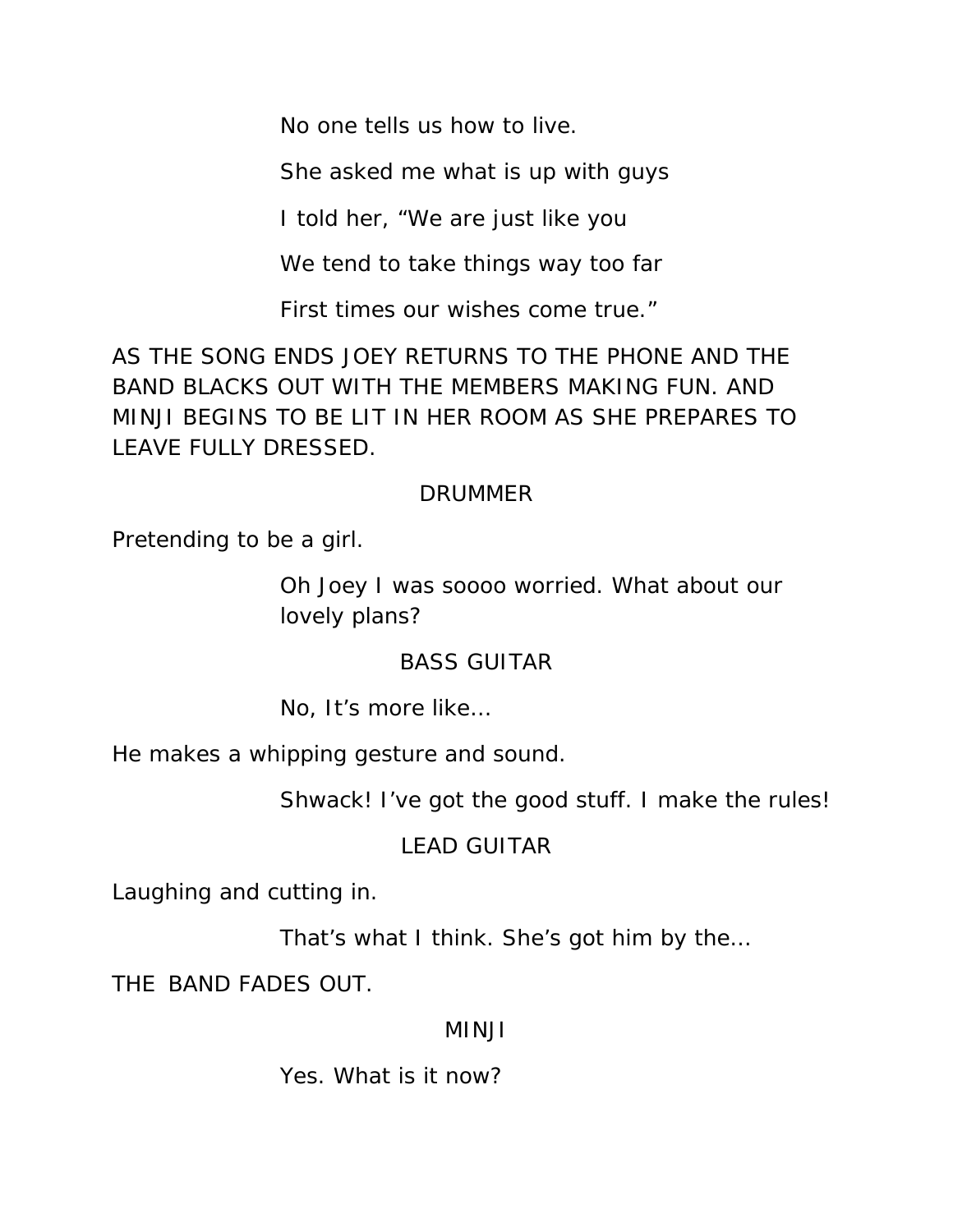## JOEY

So you are grumpy with me.

## MINJI

We did have a plan. No matter who thought of it.

## JOEY

Interrupts

I'm sorry. We didn't even need to practice because everyone knows the songs for tomorrow night.

#### MINJI

Were you going to tell me…?

Minji realizes she may be presumptuous and covers with.

How did the practice go?

# **JOEY**

Suspects that Minji is becoming interested and knows she may not know that he knows.

# MINJI

#### **JOEY**

The show is still open.

# MINJI

I was just about to…

She catches herself again and continues.

Go to bed but I could meet you there in twenty minutes.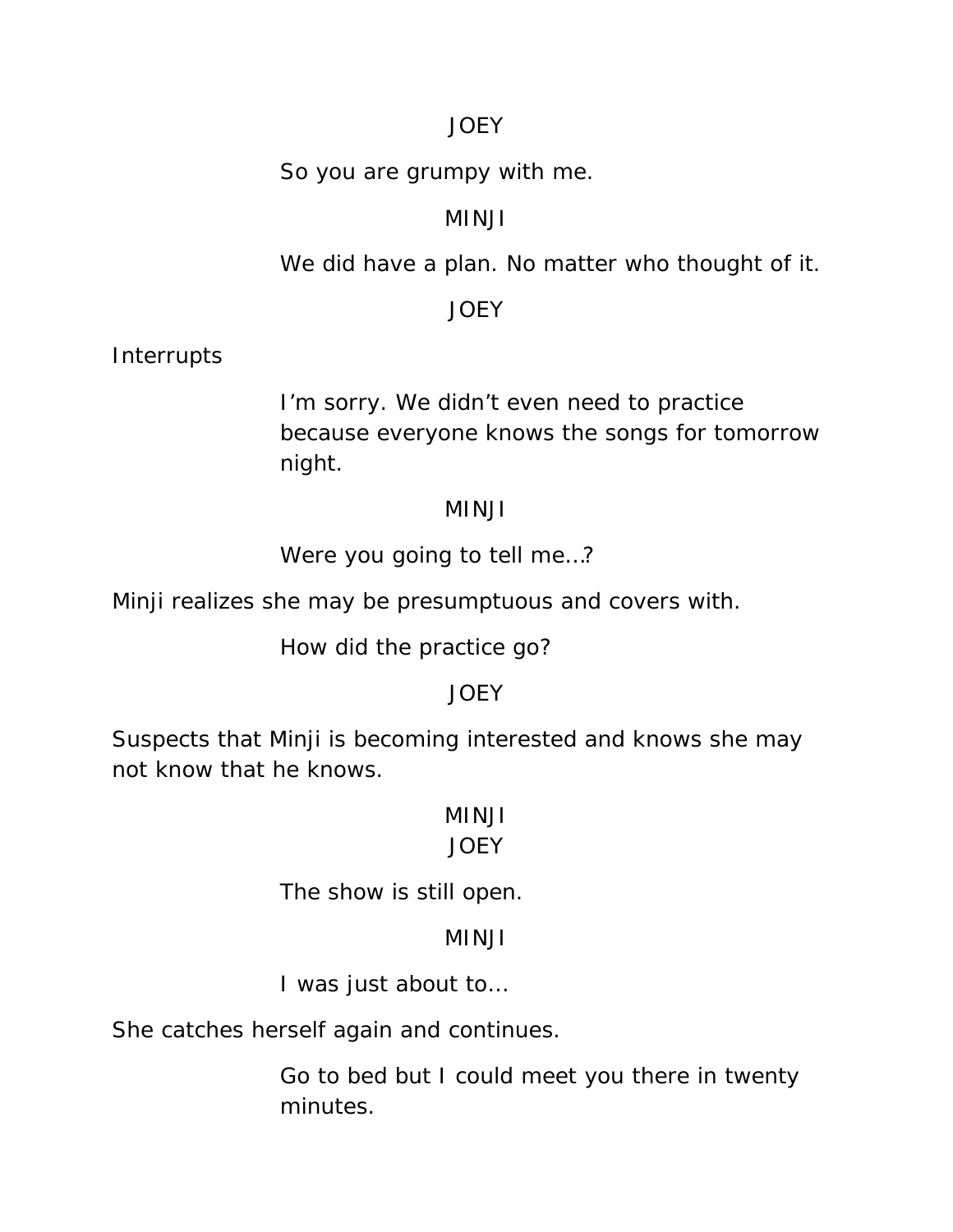# Great! I'll see you there.

# THE LEAD INTRODUCTION OF "Life's not Hard"

http://www.safelylimitless.com/music-files/WeAreSafelyLimiltessAlbum/011LifesNotHard.mp3

Joe makes a subtle face expressing that he thinks he understands something and runs off stage excited.

#### MINJI

Looks at herself in the mirror and seeing she is ready to go she sits with a hint of humor plopping her sweater in her lap, clearly waiting for some time to pass before she leaves and begins to sing.

> We started out to have some fun, they want to play like anyone. They made it seem like it was hard.

Before the earth had hardly cooled, they did not know what not to do They did not know that it's not hard.

Two hundred thousand years have heard their song.

Way too many people sang along. They were convinced that it is hard.

Now every little baby laughs with Mom and Daddy taking photographs. They say "Hey baby, life is hard"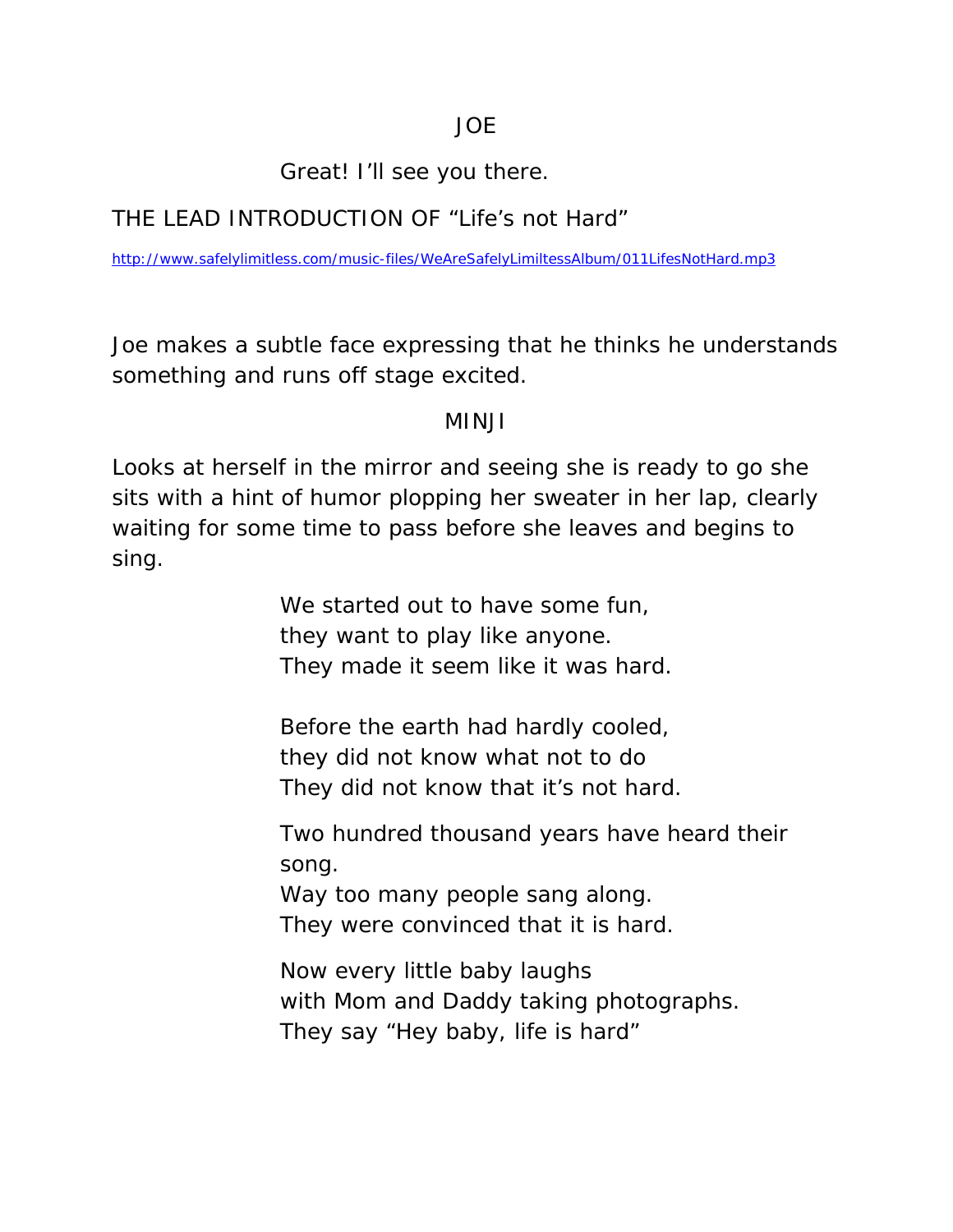Well maybe I am just a little slow, I'm getting older and I still don't know.

I've come to think, it doesn't have t be that hard.

I can make it all by myself now. I've been through enough to find my way. I can sit and tell you what I want now. And you can help cause you're my lucky break.

Minji stands and dances during the lead portion of the song.

 I'm so ordinary that you won't see me, till I have lived for an eternity, then you will know that life's not hard.

 Everyone will know and everyone will win. Everybody started joining in. They practiced up so it's not hard.

 See what we're thinking. Know what we know. We can't help laughing when we see it grow. This cup half full shows it's not hard.

This cup half full proves it's not hard.

I can make it all by myself now. I've been through enough to find my way. I can sit and tell you what I want now. And you can help cause you're my lucky break.

As the instrumental ending of the song plays Minji looks as her phone again and dashes off stage. STAGE FADES TO BLACK

STAGE LEFT IS LIT EXPOSING A SPARCE ART SHOW WITH A LARGE INSTALLATION IN THE CENTER OF THE ROOM.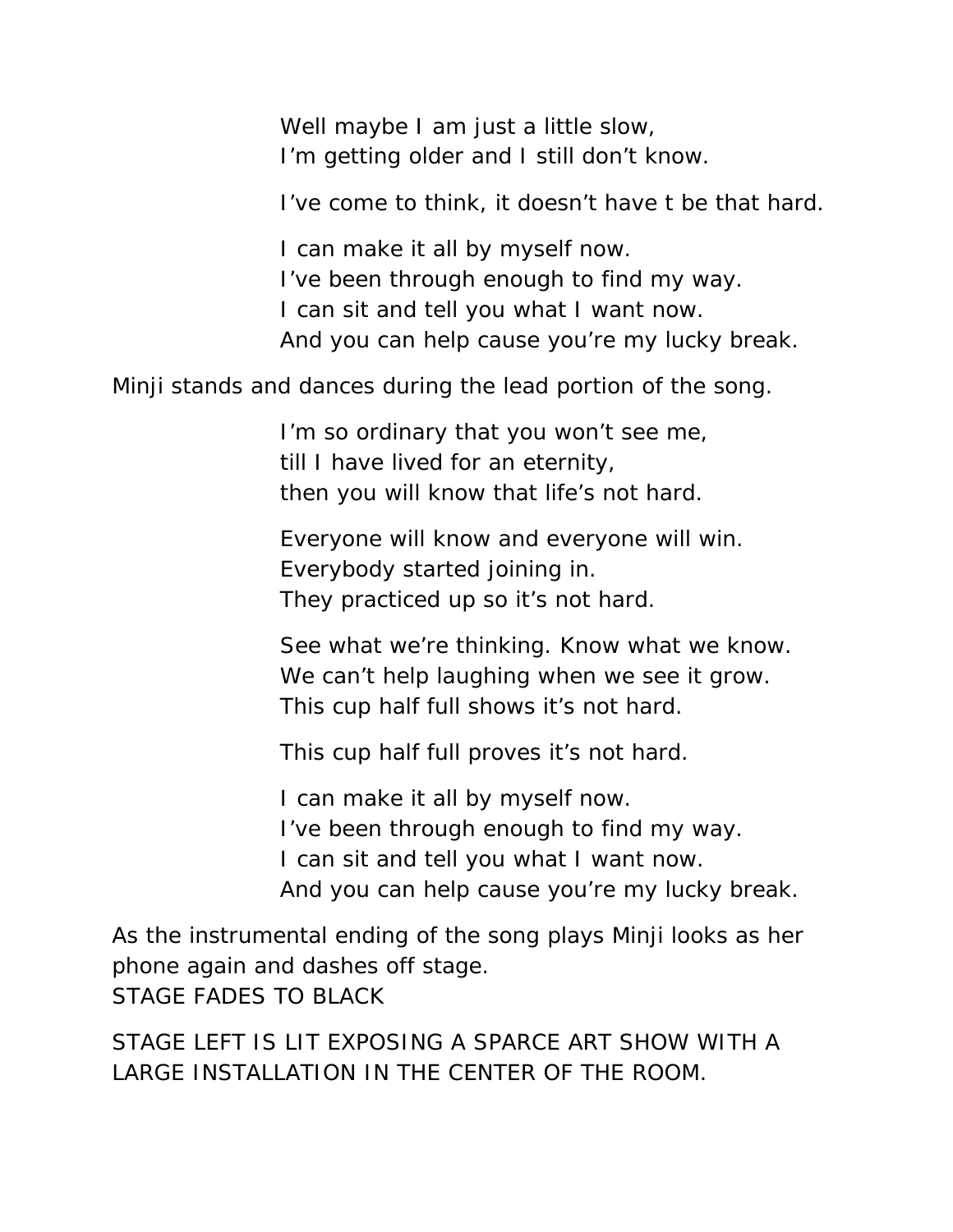Joey arrives first and waits by the door for a short time but finds himself drawn to the exotic structure in the center of the room. Just as he reaches the backside of the object Minji arrives and waits for a short time by the door. When she finally decides to observe the artwork she walks in and around the central piece as Joey confidently walks on the opposite side. He makes his way to the door and looks out as she wonders the whole circumference of the installation looks in the direction of the door but then makes her way into the installation and breaths a quiet gasp. Joey reenters the room, stands by the door a moment and is distracted by the side room which is just out of sight of the installation but visible to the audience as Minji steps out of the artwork impressed as she glances at the door again moving around to the back of the large piece of art. Joey's expression moves from clearly wishing to surprise Minji to thumbing through his phone with subtle anxious gestures. He holds it to his ear indicating that it is out of battery power and he gestures in disbelief. Finally he steps out of the side room and follows another patron into the installation as he didn't seem to have recognized it had an opening till then. The two gasp together and Minji steps out from behind as the other art lover walks out of the gallery elated. Minji briefly looks into the side room and leaves in frustration.

THE STAGE FADES OUT AS JOEY STEPS OUT OF THE ART INSTALATION IN THE CENTER OF THE MAIN ROOM AND THE BASS GUITAR BEGINNS THE SONG "SING PRETTY".

http://www.safelylimitless.com/music-files/WeAreSafelyLimiltessAlbum/012SingPretty.mp3

THE STAGE LIGHTS JOIN IN WITH THE SONG INTRO AND JOEY APPEARS IN FRONT OF THE BAND WITH A SMALL CROWD OF PEOPLE WHO ARE SITTING ON THE FLOOR CALLING TO THE BAND. THE SPOT LIGHT FALLS ON JOEY AS HE STARTS TO SING.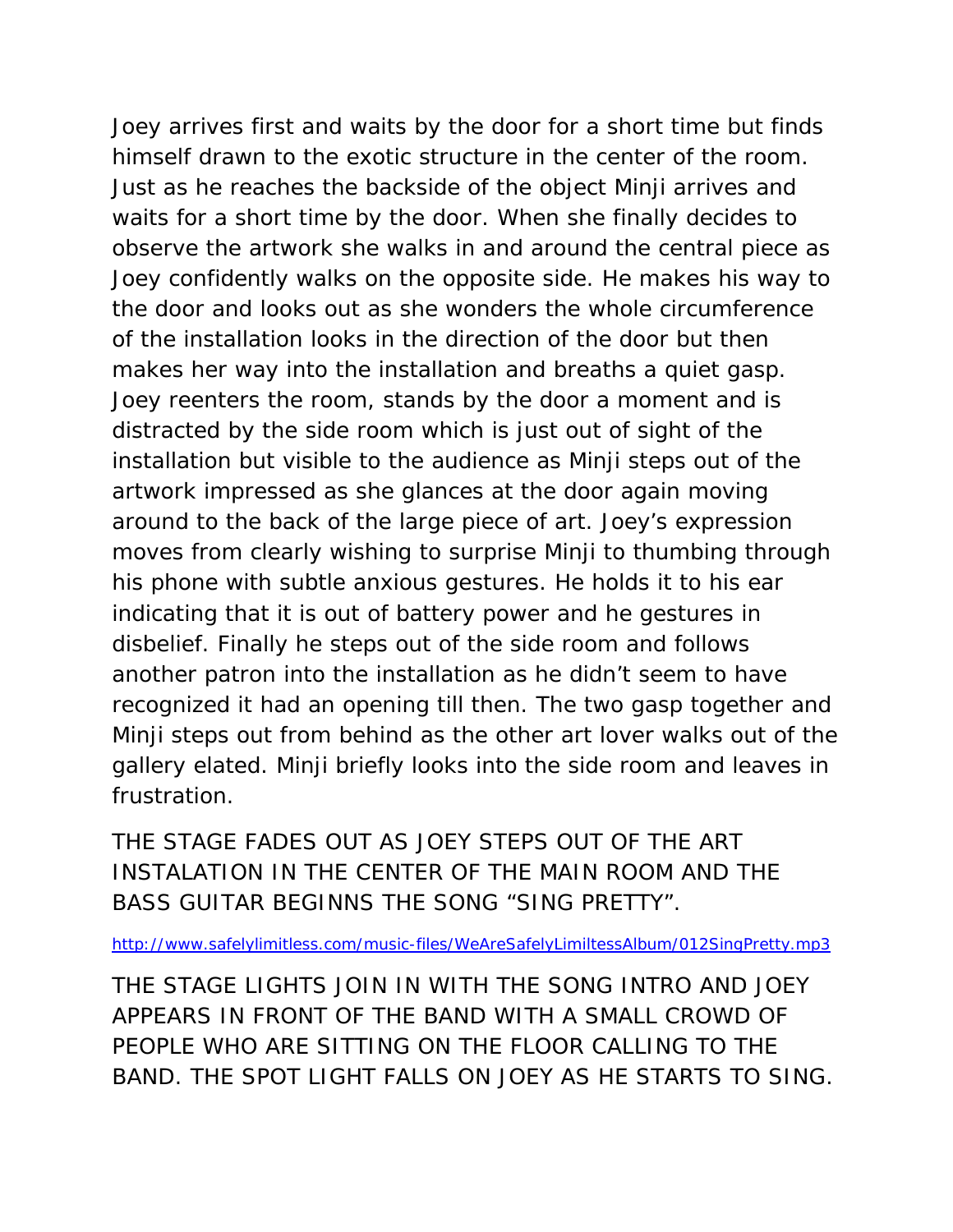#### **JOEY**

I try to sing pretty But I know I have to sing. I've got so many wishes I sing them to remember. So I

sing about my family and I sing about women And I sing about the wind swept Feelings that I feel.

The rain coming down and The rocky red horizons and the Cool splashing water as the Sun is shining through me. And I

Try to sing pretty but I Know I have to sing I've got so many dreams that I Sing them to remember

Maybe if I stink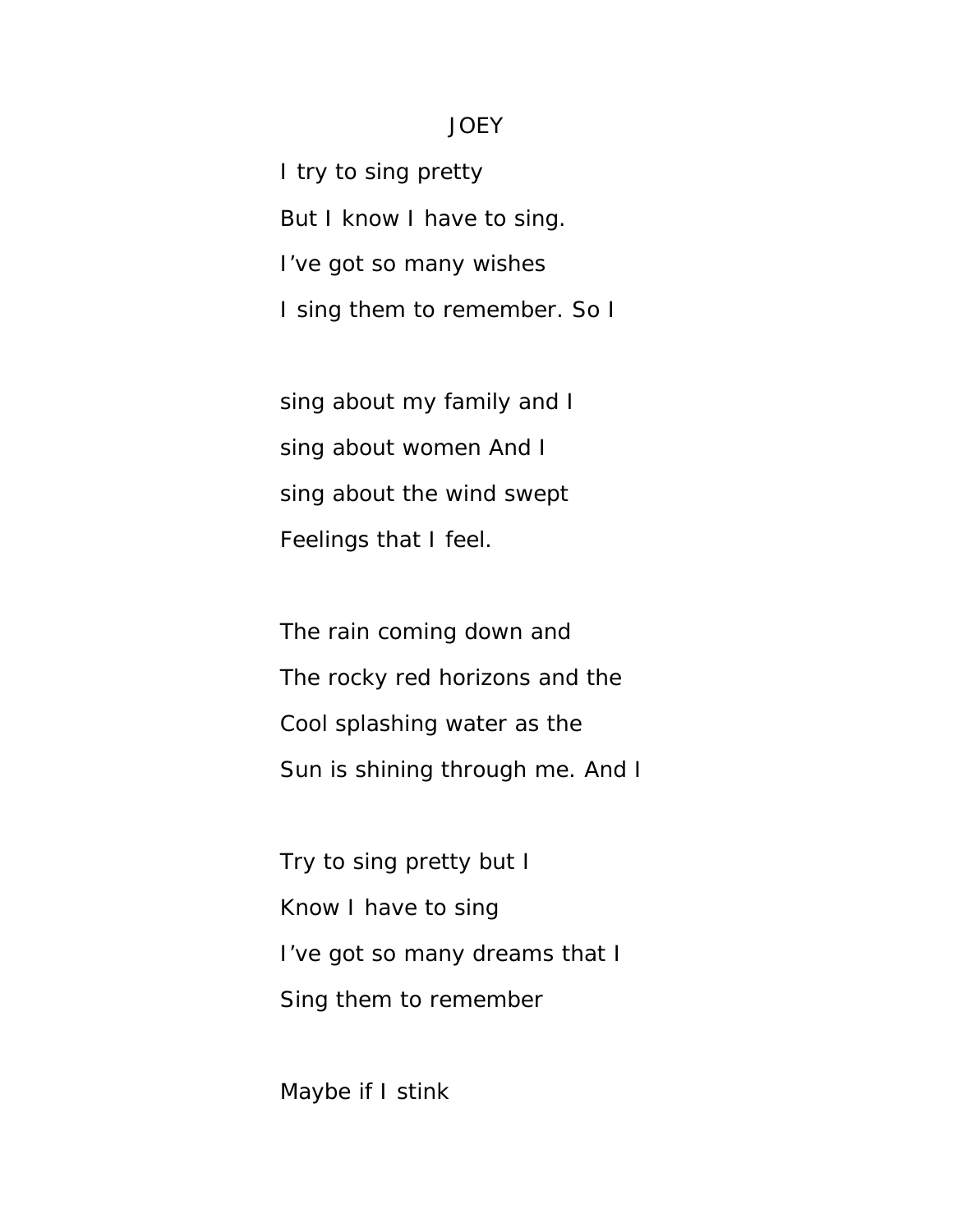I'll get a little better cause I've Got so many wishes I will Get a lot of practice.

So I sing of underwater where the Manta rays are swimming and the Deep sea creatures find a Mate to have a swim with.

During the lead portion of the song the drummer throws two tshirts to the audience and some of the audience stands for the rest of the performance.

> And I sing about the dolphins Jumping right out of the water and they look up at the stars so they know Which way they're going. And I

Sing about the planets and the Moon and the eagles and their Strong slow motion when I See them in my thoughts.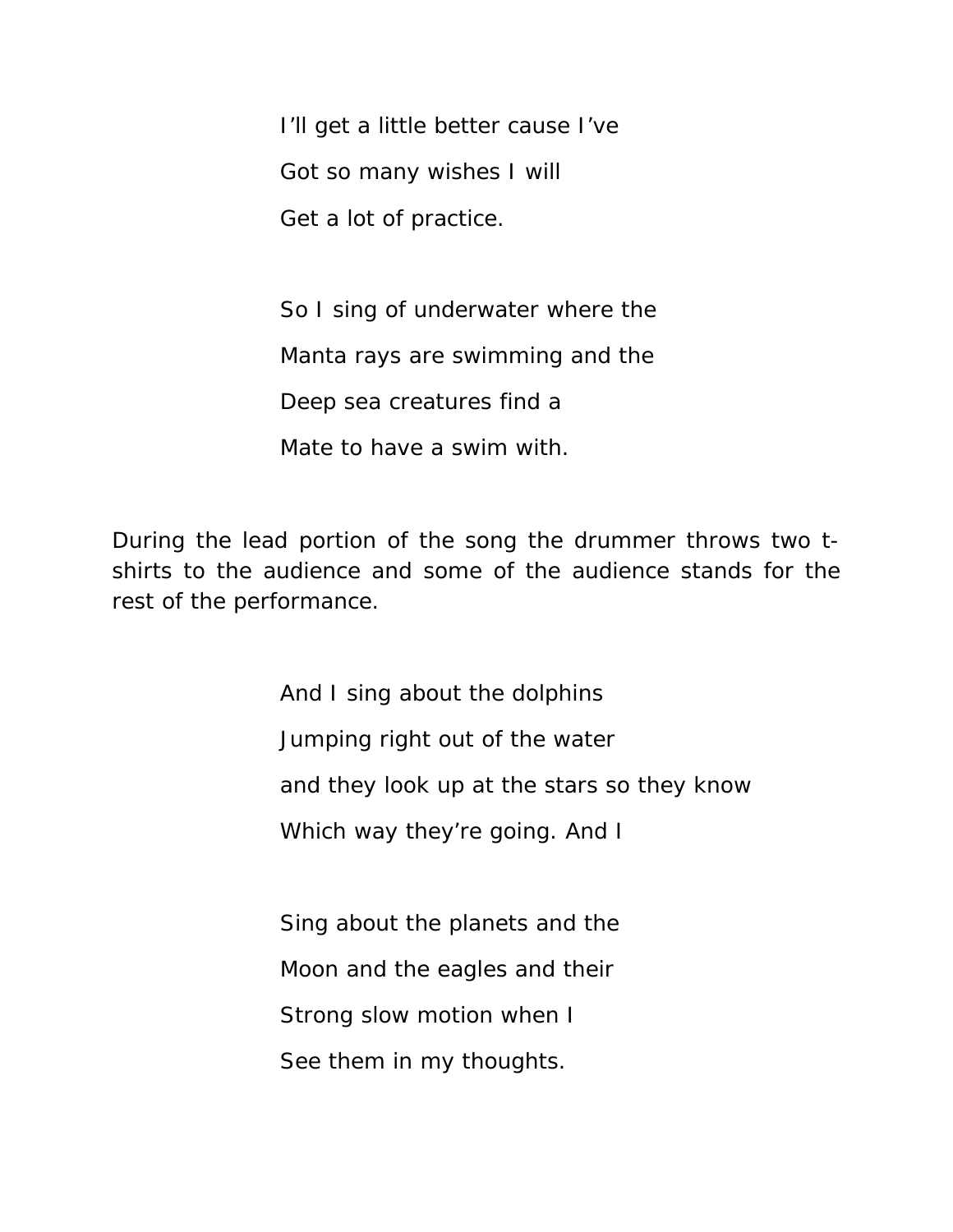And maybe if I sing Something good will happen. Maybe if I sing my wishes everyone will win. So I

Sing about utopia and Tree ripened fruit. Wild running animals when they Shiver with excitement.

Pretty hair and Translucent leaves and Enormous crowds of people singing All about their wishes. And

Maybe if I sing I'll get a little better I've got so many wishes that I'll Get a lot of practice.

During the second lead portion of the song Minji arrives and stays off to the side. When she does finally leave she walks across the back of the audience and Joey clearly sees her as she just exits unaware that Joey saw her.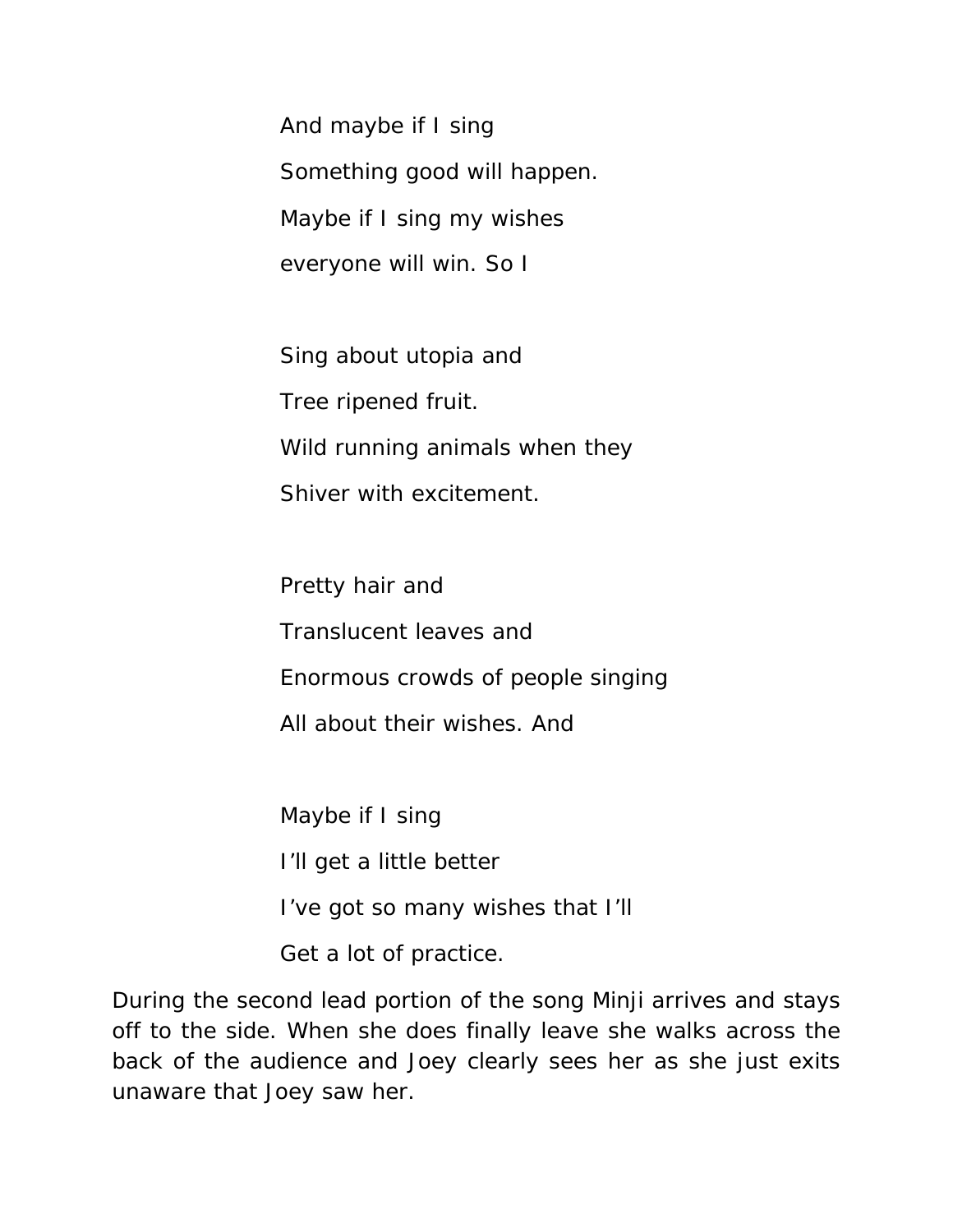So I try to sing pretty but I Know I have to sing. So I Sing about my family and I Sing about women and I Sing about the wind swept Feelings that I feel.

As the song ends Joey runs off the stage in the direction that Minji left.

THE STAGE, AUDIENCE CHEERING AND THE MUSIC FADE OUT AND THE LIGHTS ON THE SCHOOL YARD LIGHT WITH STREET AND WALK LIGHTS AS THE INTRODUCTION OF "A HINT FROM WORLD RELIGIONS" BEGINS.

http://www.safelylimitless.com/music-files/WeAreSafelyLimiltessAlbum/AHintfromWorldReligions.mp3

Minji walks into view and starts to sing with slightly annoyed gestures.

We made up those religions

cuz we do not want to die

or we addicted ourselves to anything

when we really just want to fly.

Minji sits on the bench where she sat with Joey and continues.

Everybody thinks of something

we believe like it was true.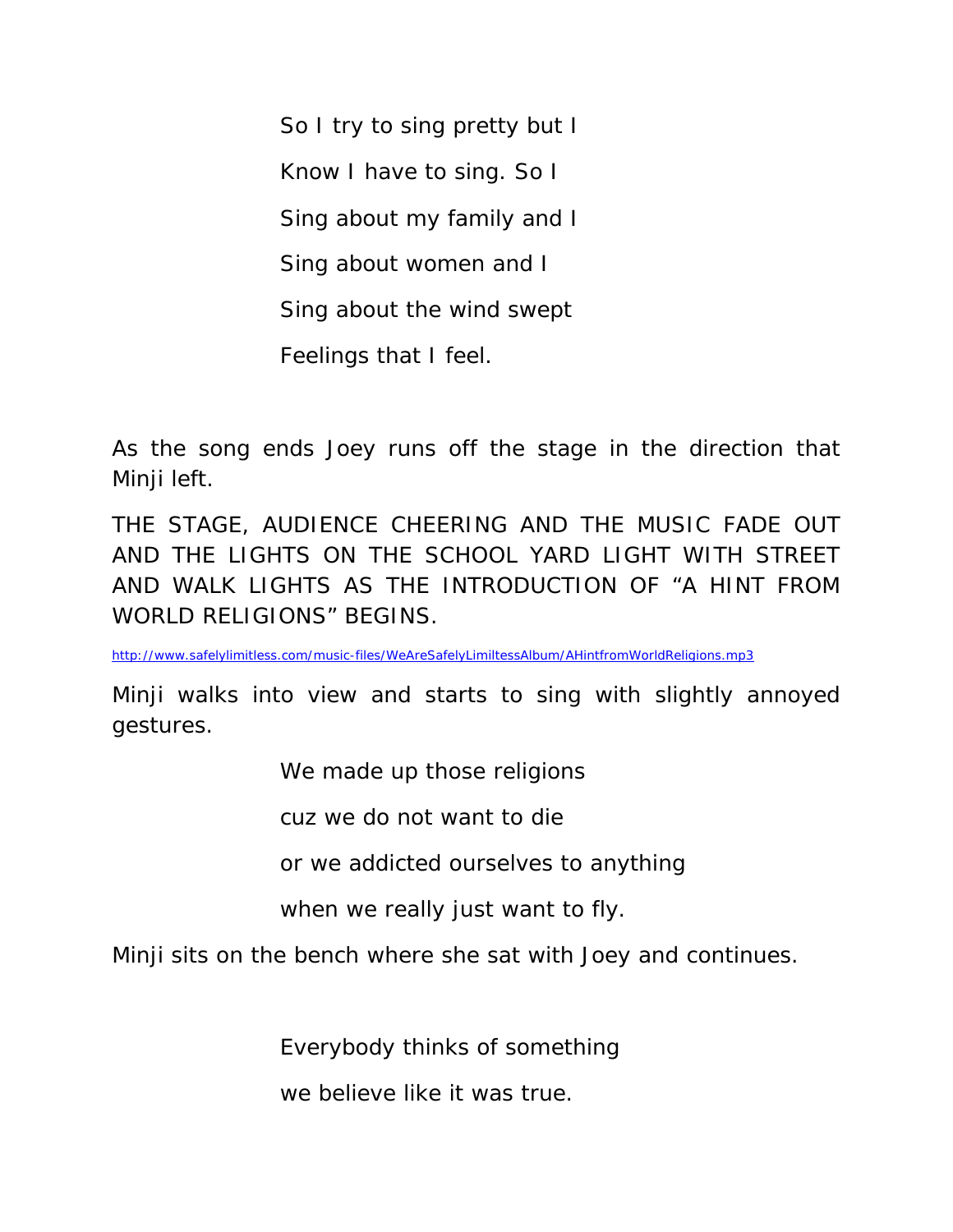It keeps us feeling special but it rips our thoughts into.

Take a Hint from world religions.

Everybody wants to live.

Everybody wants some comfort.

Everybody wants to give.

We all want to live forever

and we would like to learn to fly.

If we work on them together

the dying sun will burn our eyes.

Joey enters running but stops when he sees Minji and he hides behind a tree listening and singing the chorus na na na.

Na Na na na na na na

Lead guitar

The world did get much smaller

so now we cannot defend our faiths.

They break down communication

and they Foster growing hate.

But everybody is a genius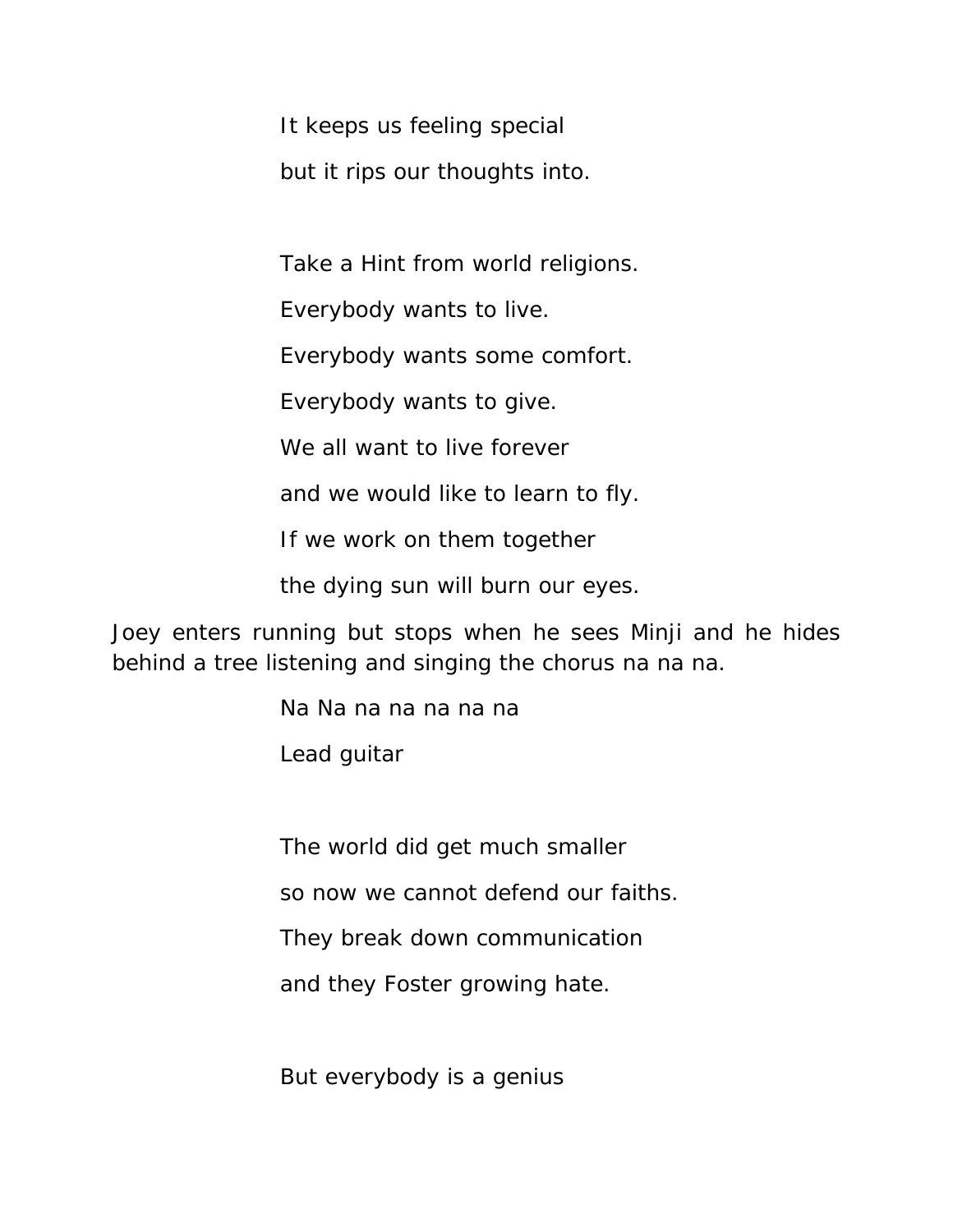and we can make our dreams come true.

Let's start with something little.

Do the best with all we do.

Take a Hint from world religions.

Everybody wants to live.

Everybody wants some comfort.

Everybody wants to give.

We all want to live forever

and we would like to learn to fly.

If we work on them together

the dying sun won't make our species die.

Joey steps up and sings the Na na chorus with her and she leaves clearly not wanting to see him.

Na Na Na na na na na na na

LEAD GUITAR ENDS AS JOEY STOPS AT THE BENCH AND THE LIGHTS FADE OUT.

THE INTRO MUSIC TO THE SONG "EMPATHY" BEGINS AND THE LIGHTS COME UP WITH THE TWO IN THE CLASSROOM AND MINJI WITH HER EYES ROLLED BACK AND JOEY CONCERNED AND SEARCHING FOR WHAT TO SAY WHEN THE TEACHER'S VOICE CALLS OUT.

http://www.safelylimitless.com/music-files/TheMagicSetSeperateMp3s/036Empathy.mp3

TEACHER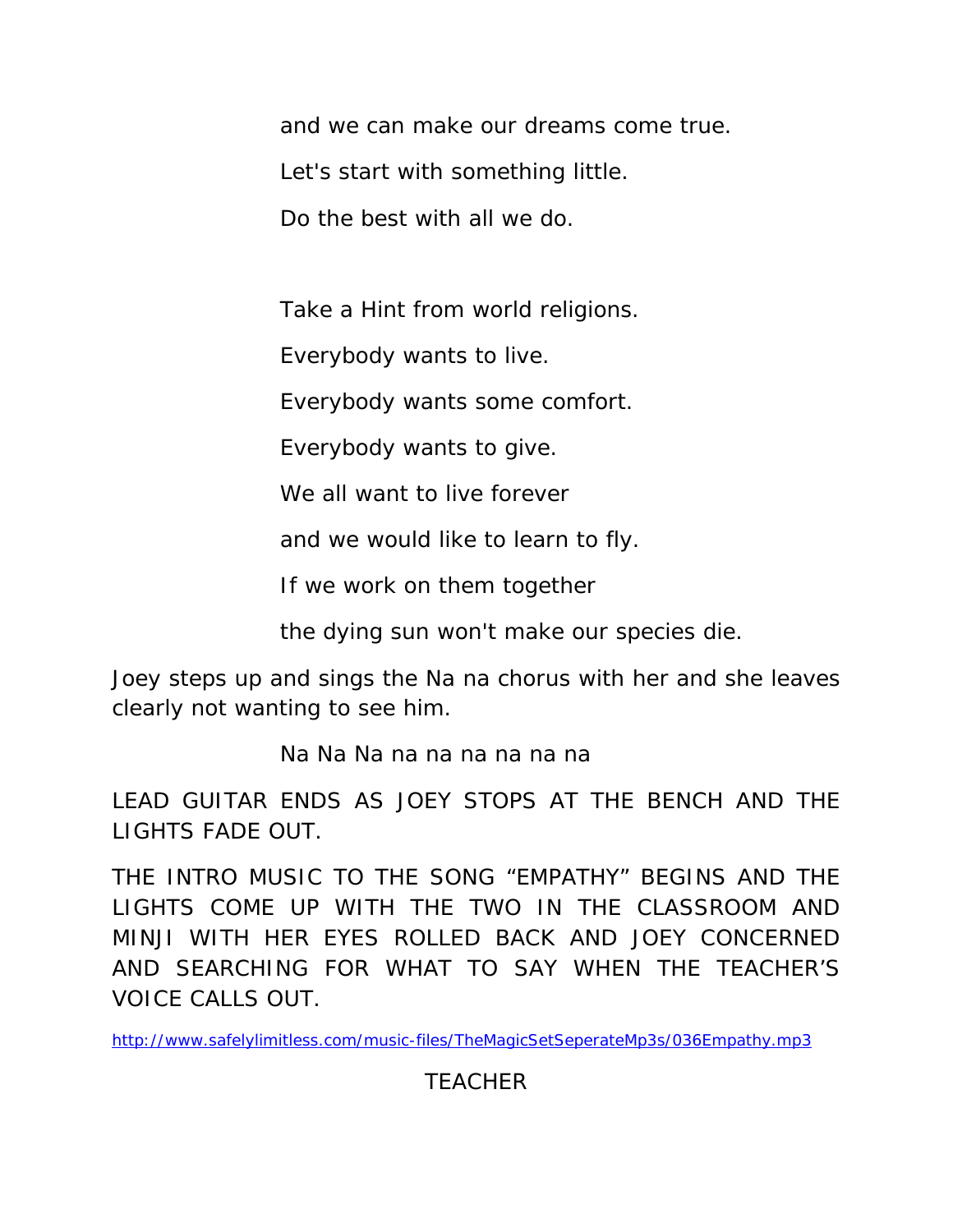There can be no ethics without the guidance of our lord.

Joey appears caught off guard but clearly armed with a response with which he is very proud as he raises his hand even before Minji with excited gestures.

#### MINJI

Minji turns slightly and asks with some concern..

What do you know about…

## JOEY

Joey interrupts with the opening line to the last song Minji sang in the park.

> We made up those religions cause with do not want to die. We don't need anyone to force us to be ethical or to be empathic.

The silhouetted band glows with warm gold light behind the classroom desks as Joey begins to sing and Minji listens with gradually warming gestures throughout the song.

# JOEY

I don't have to be like you,

to figure out what you've been through.

You don't have to be like me,

to have a little empathy.

My family keeps my head in line.

I send them e-mail all the time.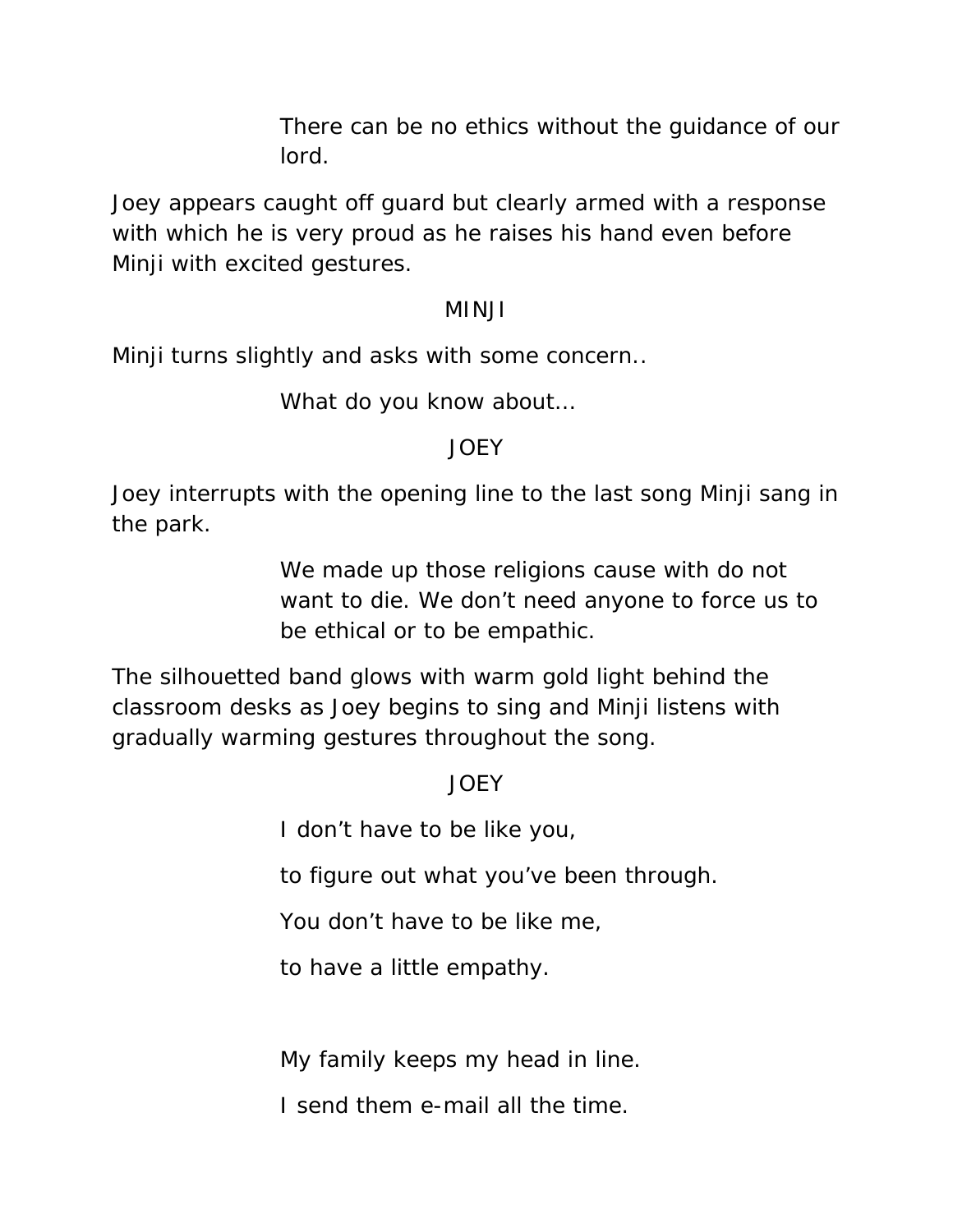I tell them what I'm going to do. Sometimes they ask me not to.

It helps to know what they would think

to check my raging rational.

They even change the way I think,

my family of pen pals.

I don't have to be like you,

to figure out what you've been through.

You don't have to be like me,

to feel a little empathy.

Minji remains facing the front of the class but begins with a coy expression and builds confidence.

#### MINJI

My dad was teaching me to drive.

I shot too quickly past a car.

What if that car popped out, he said.

You're in the right but they would be dead.

Or if you hit that running kid.

Think when his mother heard what you did.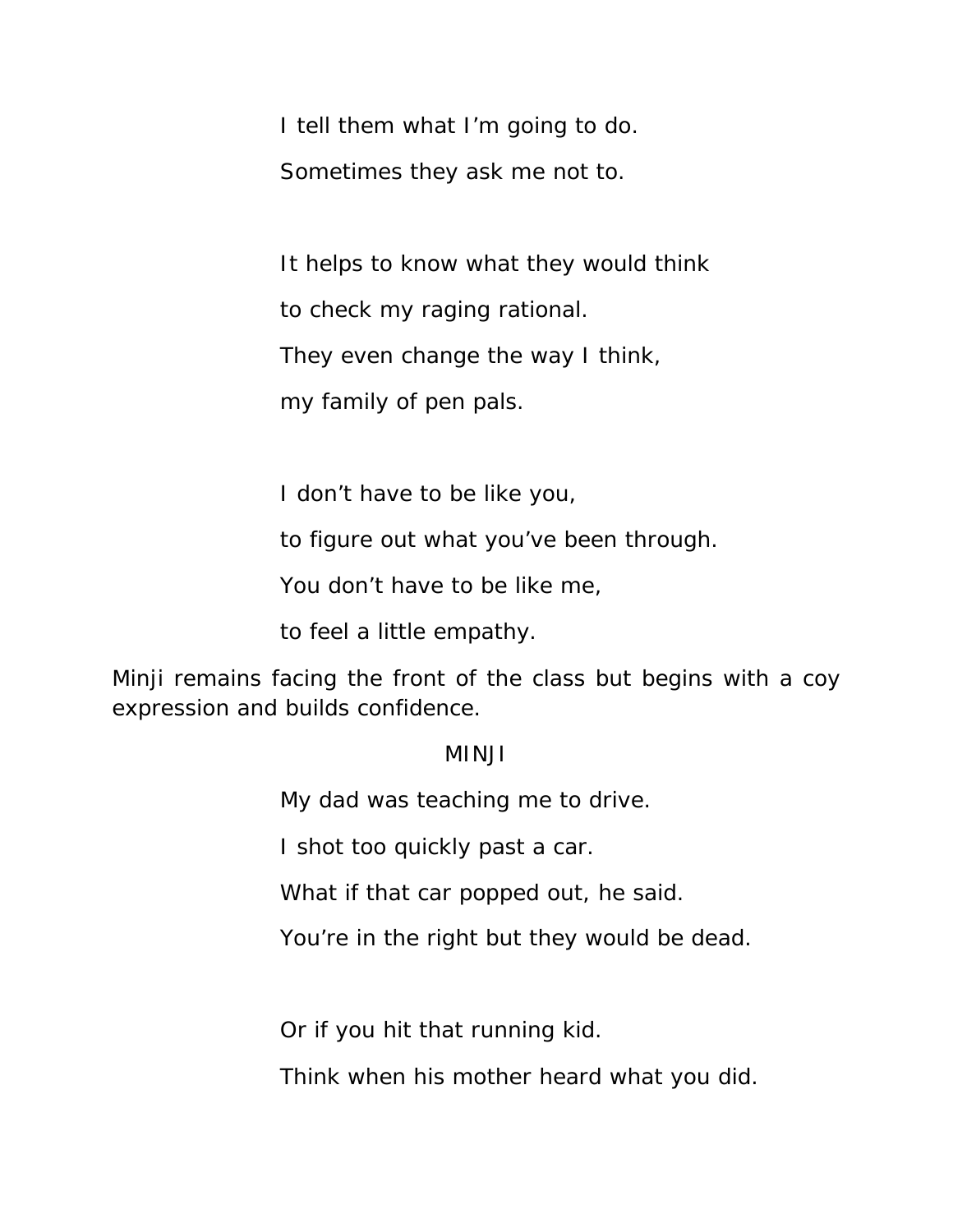During the lead guitar Minji turns partially around and they sing the following lines together.

#### MINJI

## JOEY

I don't have to be like you,

to figure out what you've been through.

You don't have to be like me,

to try a little empathy.

# JOEY

What do you think I think you think of me.

# JOEY

# MINJI

Try a little empathy.

# MINJI

When I can walk in someone's shoes

# JOEY

I get more options I can use.

During the lead the two lean together and he reaches for her hand. Then they both face the teacher again and continue.

# **JOEY**

# MINJI

I don't want to be like you,

but I can figure out what you've been through.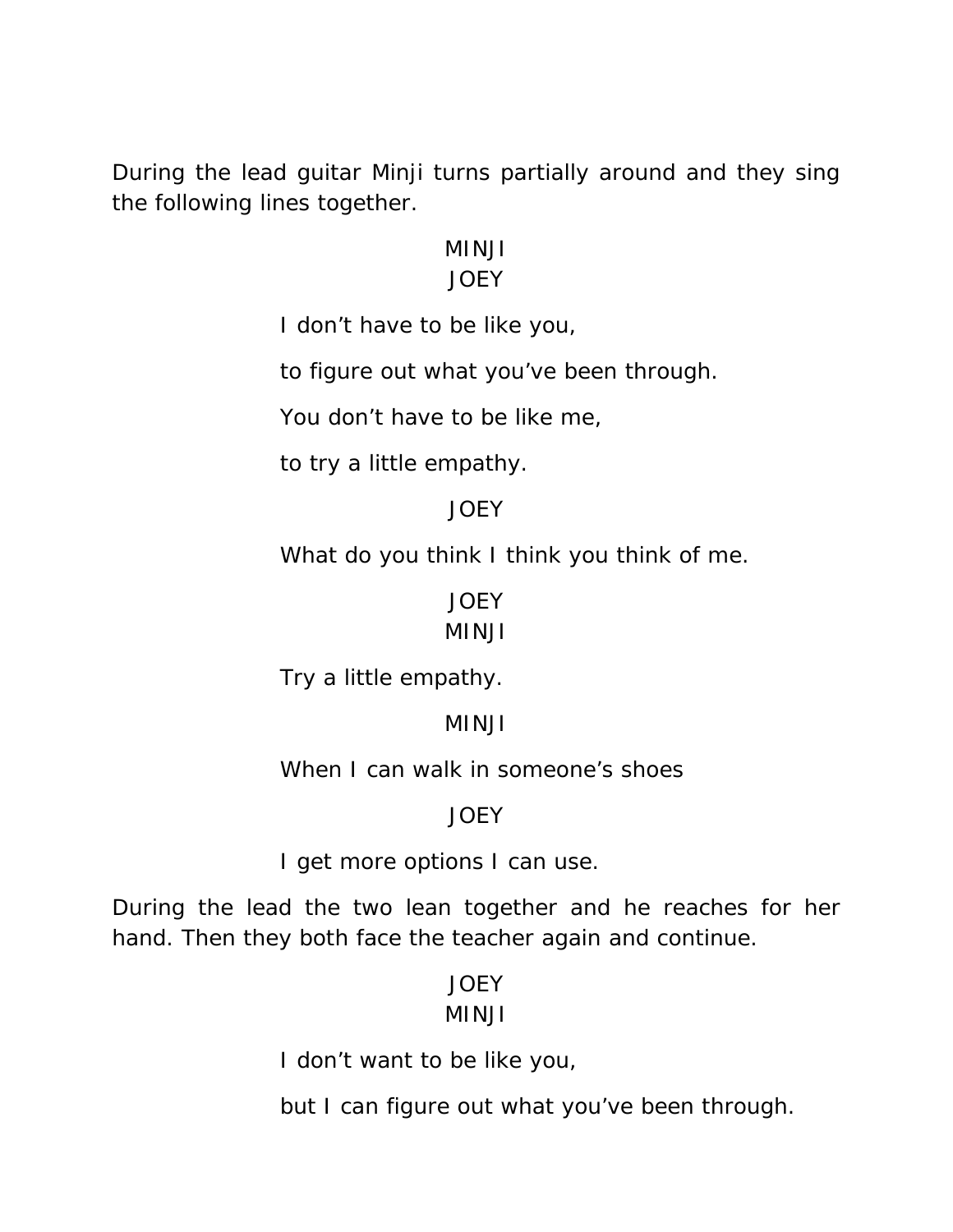The two hold hands as best they can in the awkward desks and finish the song together.

#### MINJI

#### JOEY

You don't want to be like me,

but live your live with empathy.

THE STAGE FADES TO BLACK AS THE MUSIC ENDS AND THERE IS A PAUSE.

THE GUITAR INTRO TO "CRAZY LOVES" BEGINS AS THE BAND STAGE LIGHTS EXPOSE THE BAND WITH JOEY PLAYING THE GUITAR PART.

http://www.safelylimitless.com/music-files/WeAreSafelyLimiltessAlbum/CrazyLoves.mp3

Minji enters as if she may be part of the crowd but at the last moment turns with her arms stretched out and singing.

# MINJI

We all want to make our money

Working with our crazy loves

We're glad we get to practice

Getting better at our crazy loves

Your Momma taught you everything

So teaching is your crazy loves

Even if your student's mean

You profit from your crazy loves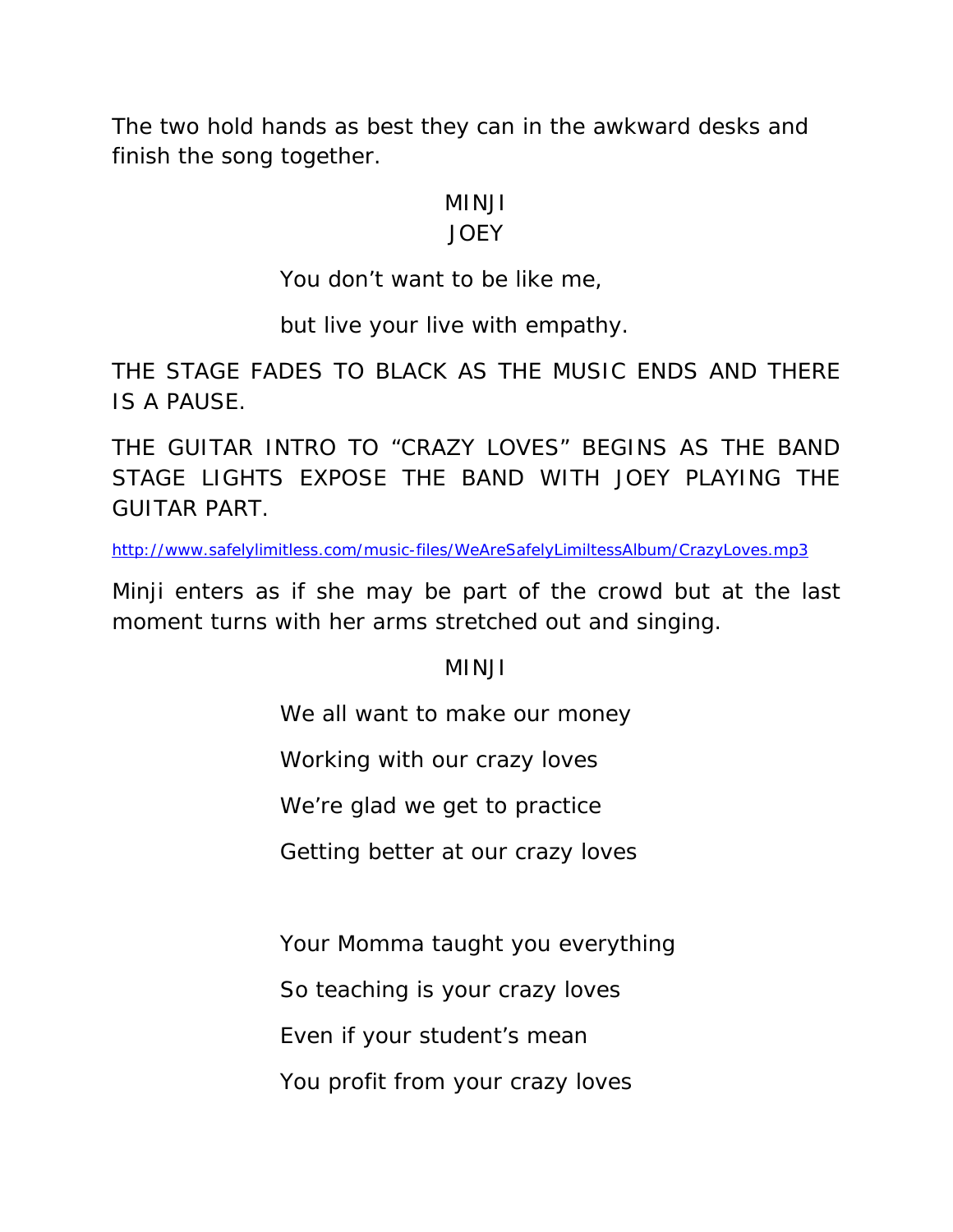Raised on classical music Now rock'n is your crazy loves But you play for free cause your learning your crazy loves.

You could practice music but you're afraid of all the rules. If you don't practice music you will practice what you fall into

Your Daddy works all day. He's making money for his crazy loves He's Daddy to the neighborhood So parenthood's your crazy loves.

We've had our hard times. They're keeping us from crazy loves. But we practice our favorite things pushing to our crazy loves.

You could study art but